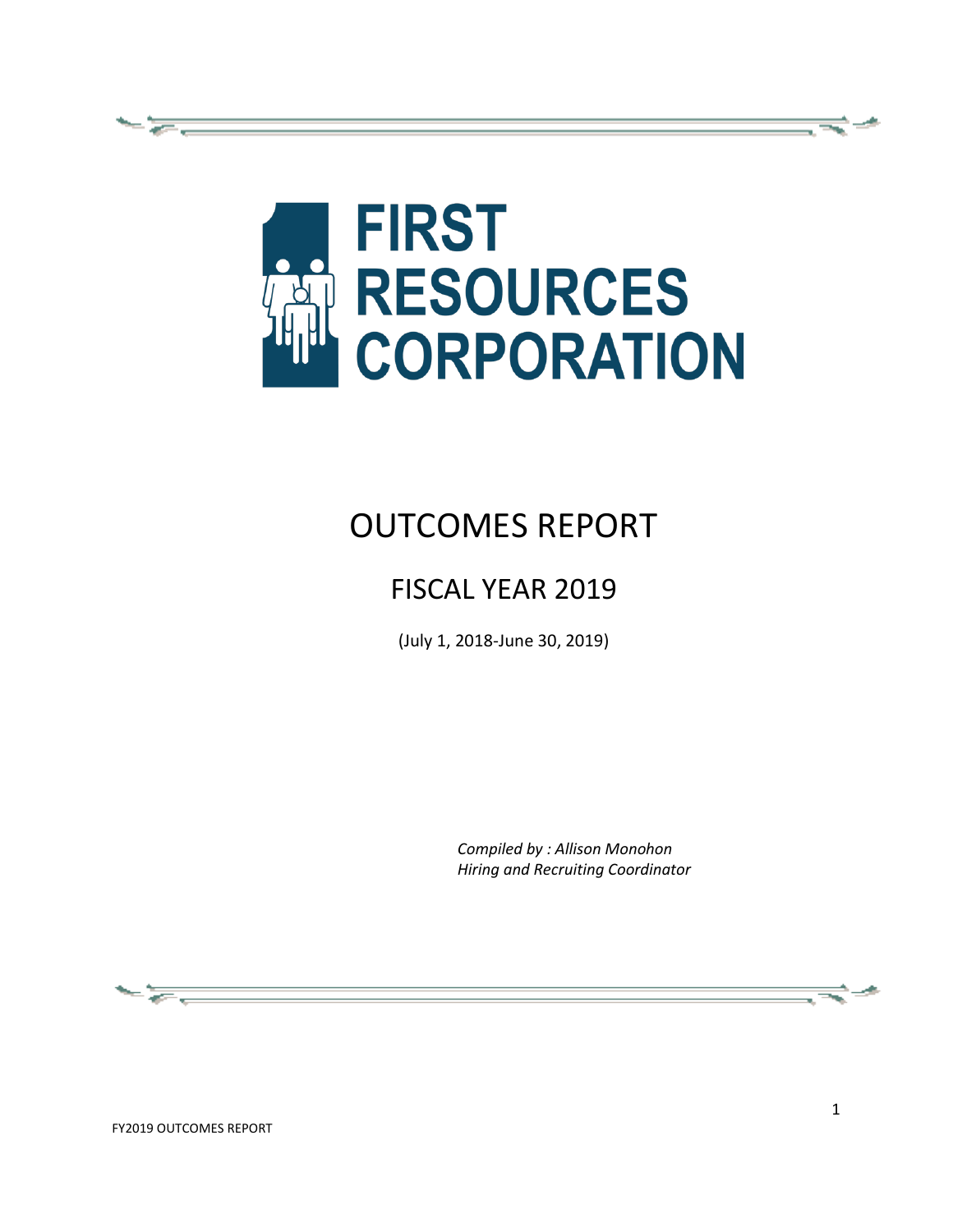## **INTRODUCTION**

Outcome data is collected throughout the fiscal year per program to measure effectiveness, efficiency, access and satisfaction. This fiscal year, First Resources experienced further stabilization and integration of the services acquired in Eastern, IA during the last fiscal year. The agency also acclimated to the new managed care system in Iowa that modified funding streams and payment methods, creating additional challenges. Additionally, an increase in surveys and audits were seen as a result of these changes. Though there are some improvements to be made, those audits and surveys resulted in full accreditations and funding agreements.

First Resources Corporation remains committed to quality services in a changing environment through an array of various services to meet the needs of those communities served. Additionally, the agency values our staff members as our most important asset and continues with the provision of training and resources to remain a leading provider of residential and community based services in Iowa.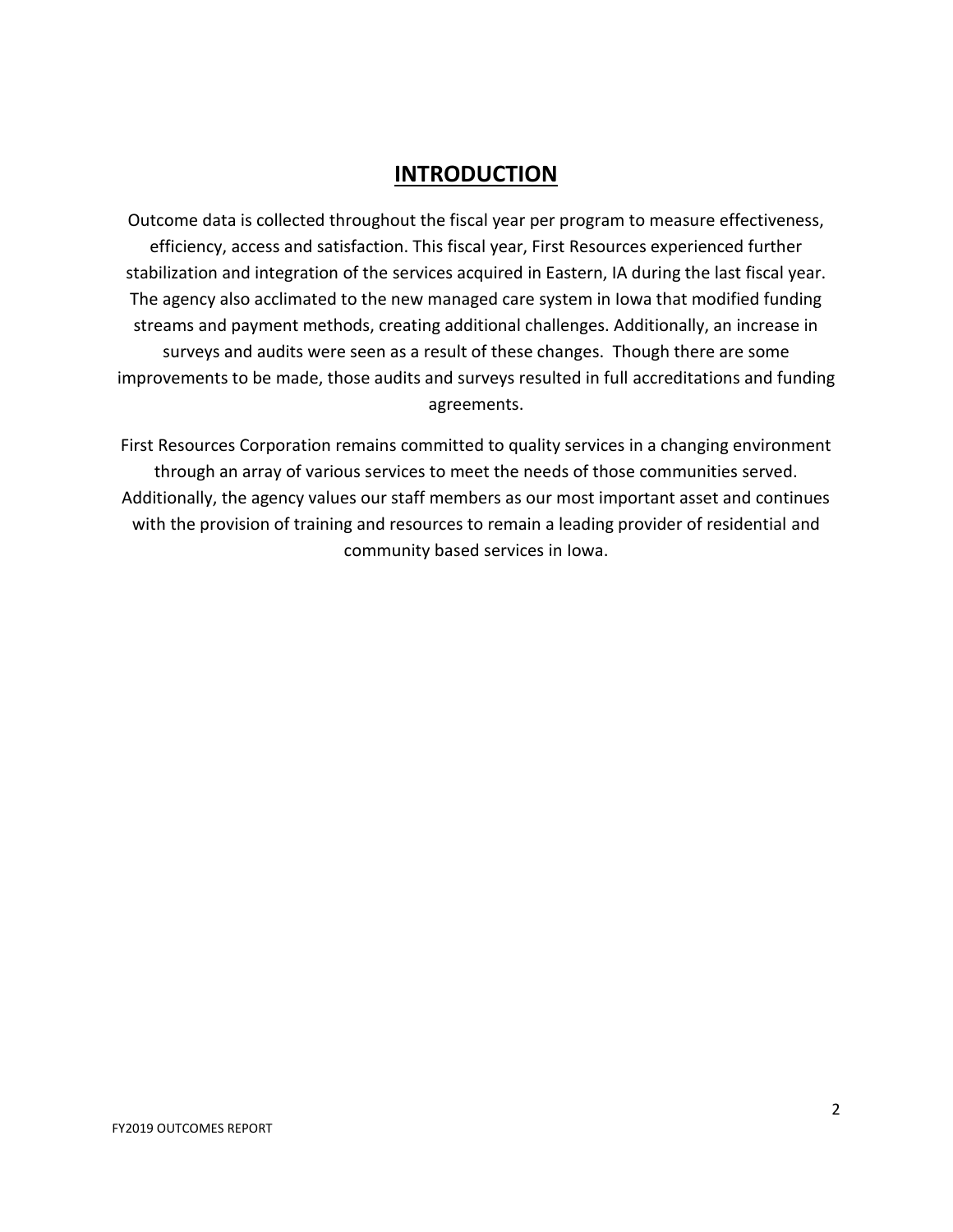# **OUTCOME MEASURES AS DETERMINED BY PROGRAM**

#### **STARTING POINT BEHAVIORAL SERVICES & CHILDREN AND FAMILY SERVIES**

As reported by Cathy Pringle-Maletta, Director of Treatment & Counseling Outpatient Substance Abuse, Hope House, Family, Safety, Risk & Permanency (FSRP)

## **Effectiveness Measures:**

#### **Starting Point Outpatient Services Performance Indicators**

Measure: 50% successful discharge

Outcome: 59% successful discharge

Measure: maintain less than 30% no show rate

Outcome: 18.94%

Measure: 15 community presentations to promote service awareness

Outcome: 10 community presentations FY 2018-2019

#### **Hope House Performance Indicators**

Measure: 50 % clients will complete successfully

Outcome 50.7% successful completion

Measure: 50% of children removed will be reunified with parent

Outcome: 61.78% reunified

Measure: Parenting skills will increase by 80%

Outcome: (sampling) 75% increase of parenting skills

#### **Oak Meadow Performance Indicators**

Measure: 50% successful discharge rate

Outcome: 52% successful discharge

Measure: 80% successful court committal success

Outcome: 63%

Measure:100% implementation of Evidence Based Practice Seeking Safety

Outcome: 100% implementation of Seeking Safety Curriculum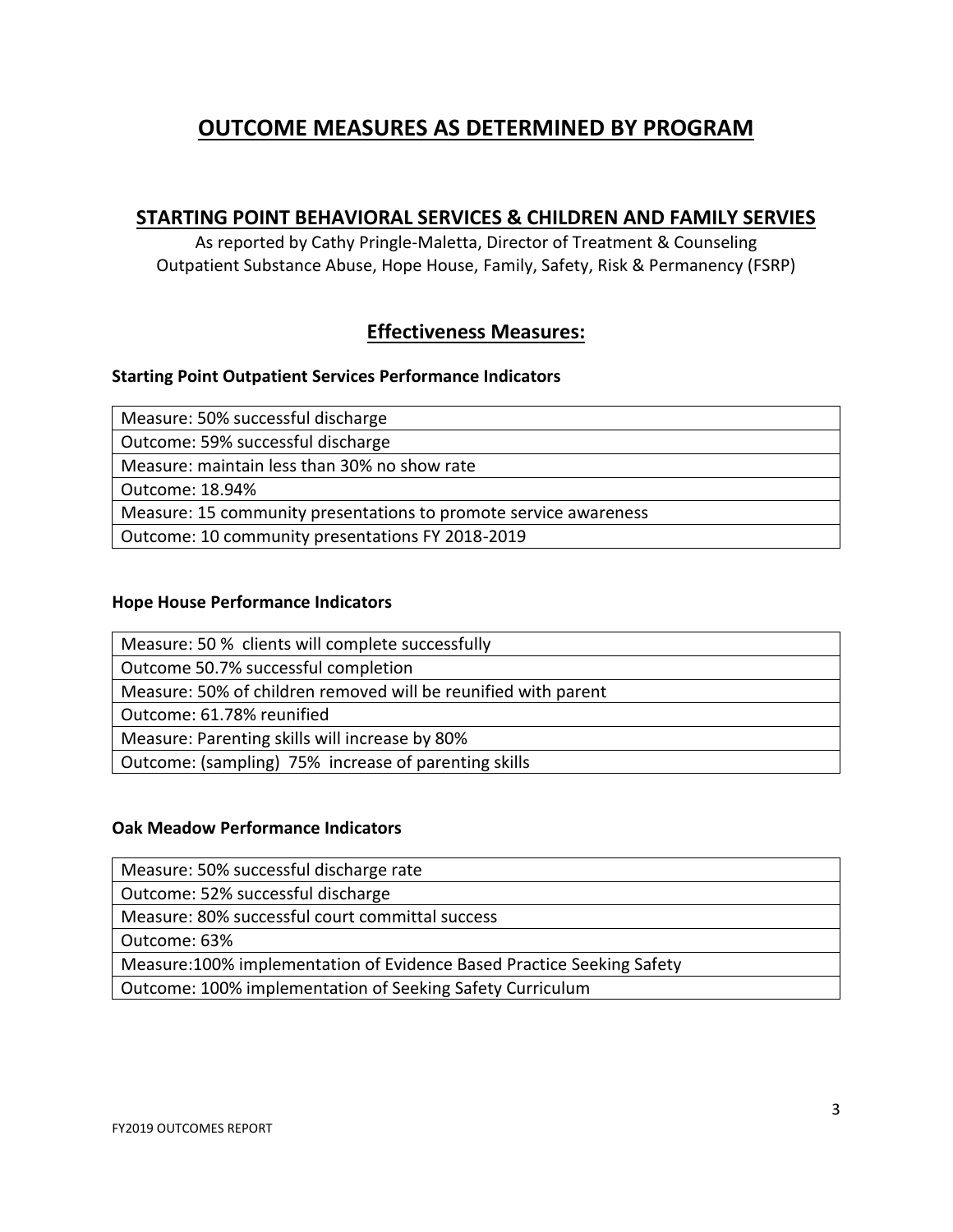#### **Safety Service Performance Indicators**

Measure: 85% one hour response

Outcome: 100 % response time 100%

Measure: 85% contacts reported to DHS timely

Outcome: 100% contact reports in the

Measure: 85% emails & reports

Outcome: 96% submission of emails and reports

#### **Family, Safety Risk and Permanency Performance Indicators**

Measure: 85% face to face contact Outcome: 91% face to face contact

Measure: 85% contact after the first month

Outcome: 93% contact after the first month

Measure: 85% emails and reports

Outcome :93% emails and reports

Measure 20% FSRP staff retention rate

Outcome66.53%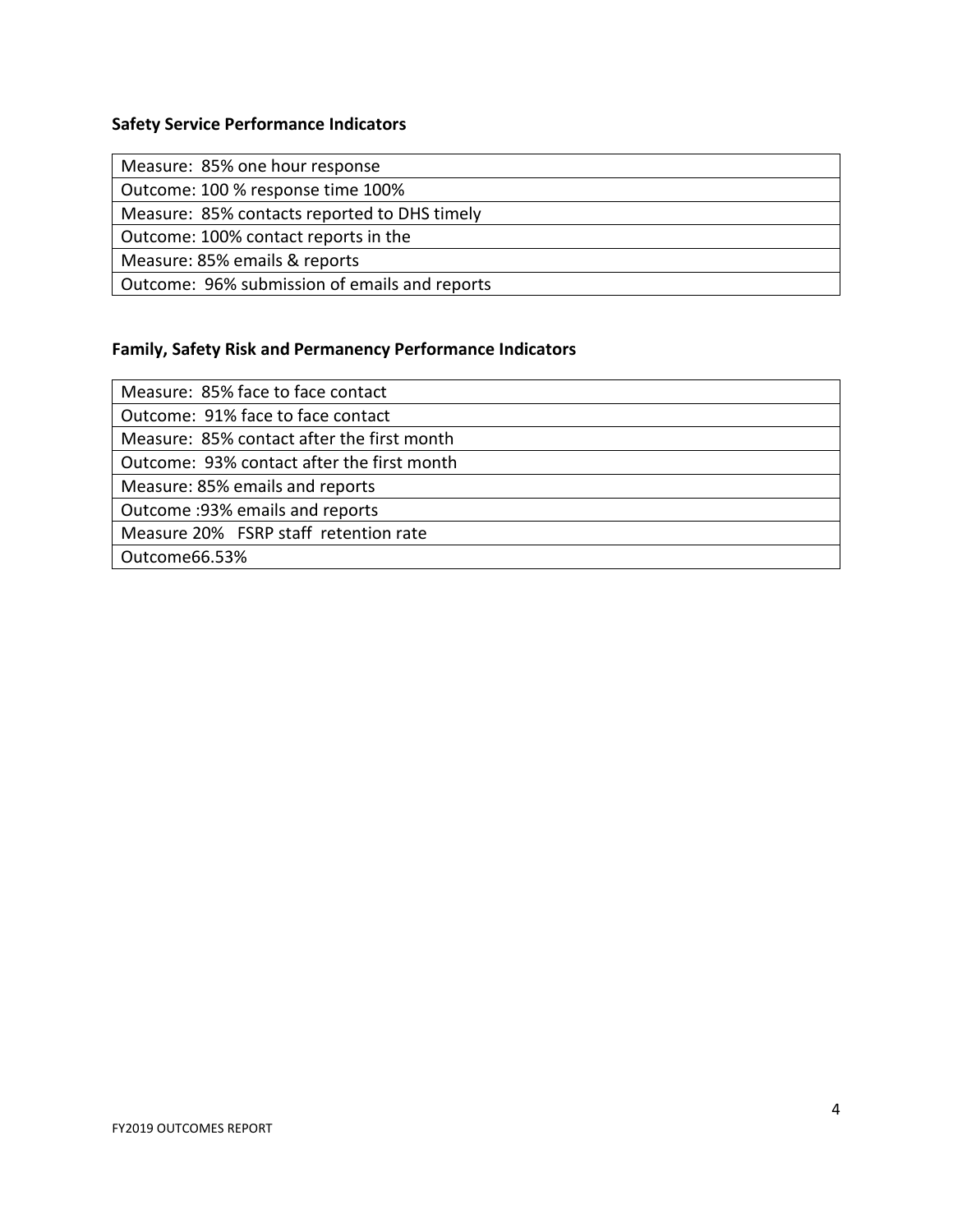## **COMMUNITY BASED MENTAL HEALTH**

As reported by Lindsay Paxton, Director of Mental Health Services Habilitation (HAB), Supported Community Living (SCL), Behavioral Health Intervention Services (BHIS), Intensive Psychiatric Rehabilitation Services (IPR), Community Support Services (CSS), Gender Specific Life Skills (GSLS)

## **Effectiveness Measures:**

#### **HAB/SCL:**

Measure: There will be a **20%** reduction in emergency room visits for behavioral health interventions when compared to FY17 reports.

Outcome: Of 184 clients, nine (9) reported ER visits, equal to **1.6%** compared to FY16 report of 3.4%, which is a decrease of **53%**, exceeding the goal of 20%.

Measure: **95%** of clients will complete an annual physical.

Outcome: Approximately **50%** of clients have reported having an annual physical. This is not a requirement through Chapter 24, so individuals can decline to do so through writing. Therefore, this measure was not met.

#### **BHIS:**

Measure: **95%** of clients will report reduced symptoms at discharge.

Outcome: **93%** of clients reported reduced symptoms at discharge.

Measure: **95%** of clients will not be enrolled in a higher level of care during service provision.

Outcome: **97%** of clients remained in the least restrictive level of care.

#### **GSLS**

Measure: **85%** of clients will report reduced symptoms at discharge

Outcome: **92%** of clients reported reduced symptoms at discharge

Measure: **85%** of clients will not be enrolled in a higher level of care during service provision.

Outcome: **89%** of clients remained in the least restrictive level of care.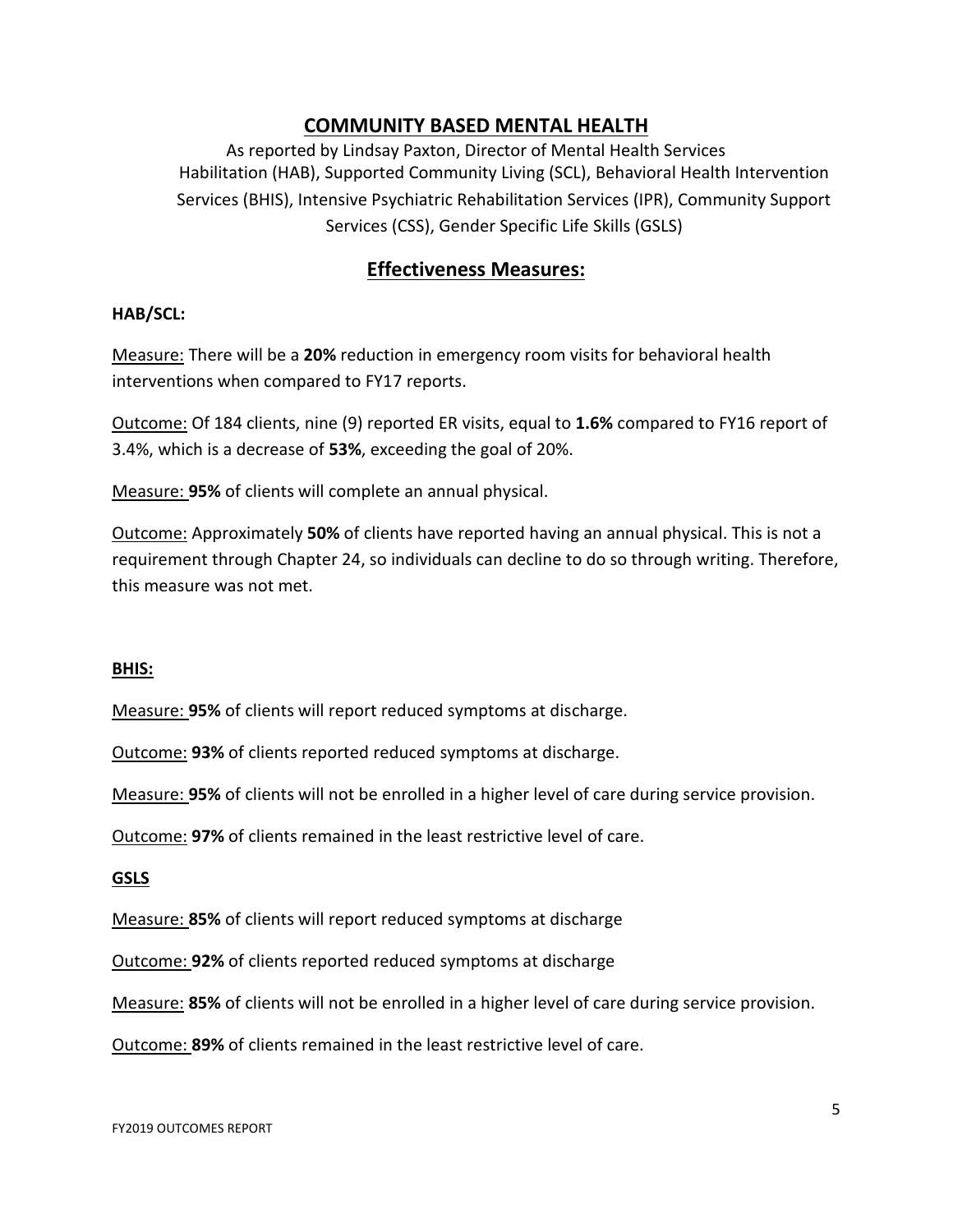#### **Access Measures:**

#### **HAB/SCL:**

Measure: Client will increase positive community integration by increasing employment or volunteer work by **20%** from FY17 reports.

Outcome: Out of **184 total individuals, 62%** of clients surveyed stated they are either working or have volunteered. Specific numbers are not available for last fiscal year. However, this percentage may be used as a baseline for next year's outcome reports.

Measure: Client will increase positive community integration by increasing participation in community activities at least 3 times per quarter.

Outcome: **80%** of clients surveyed state they were involved in Community Outings.

#### **Satisfaction Measures:**

#### **HAB/SCL:**

Measure: 85% of clients will report a satisfaction rate of **3.0** or higher

Outcome: 79% of clients completed a survey regarding their HAB services. Of those total clients served= **3.36**, meeting and slightly exceeding the indicator.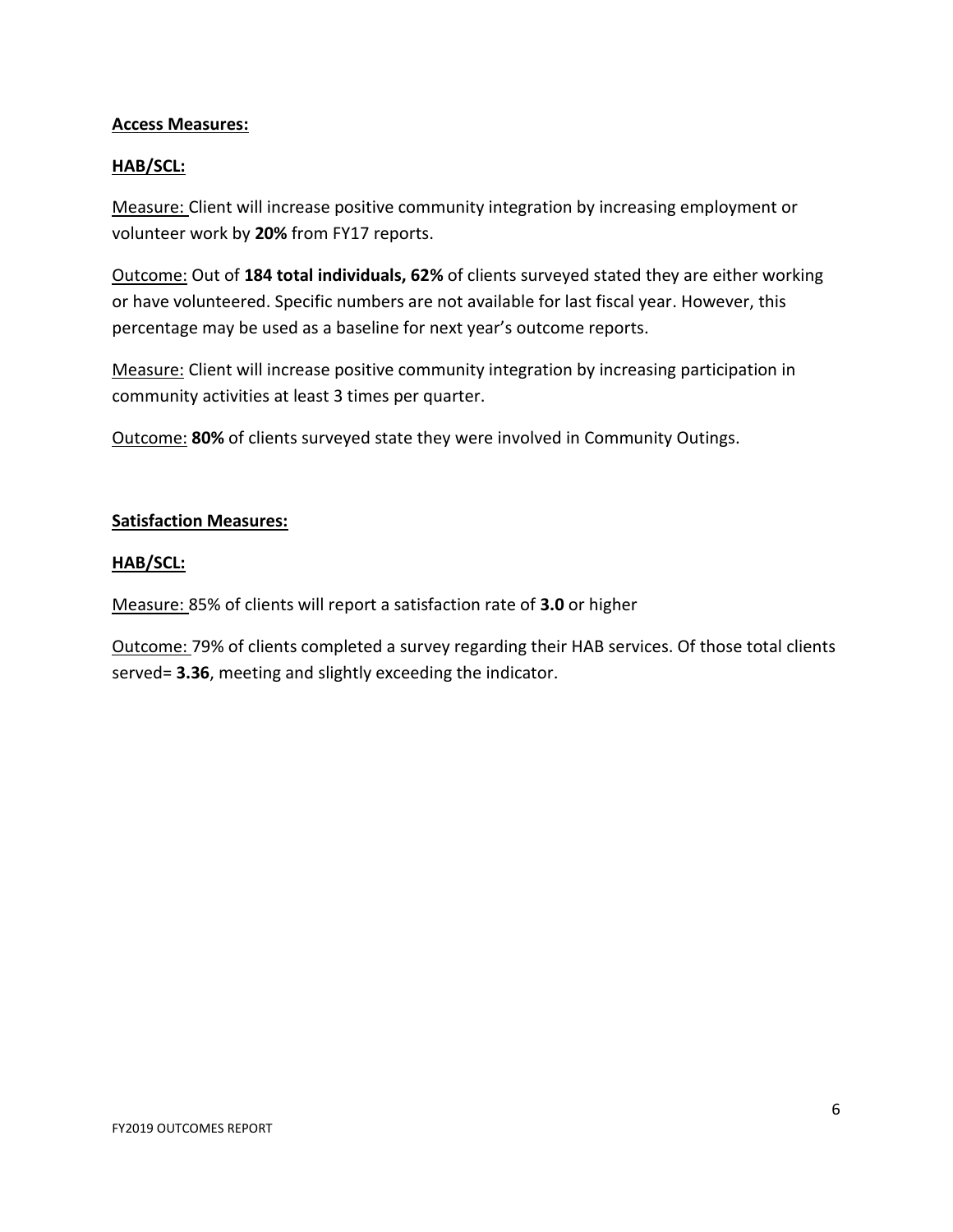## **DISABILITY SERVICES**

Reported by Lori Drummond, Director of Disability Services (Residential Services for individuals with Intellectual Disabilities, Vocational Services, Respite and DayHab)

#### **File Review:**

82 File reviews were completed in this fiscal year. The compliance for file review continued to show improvement throughout the year. Supervisors worked closely with case managers to get needed documents and to keep current on funding. Overall there is an 84% compliance rate for file review. The Coordinator will continue to work with Supervisors to assure that the proper steps are being taken to acquire documents needed for the individual files. Staying current with Annual Physicals has proven to be difficult with the hourly individuals receiving service. Overall, we are currently at 60% for having updated annual physicals in the files of those we provide services to. While the percentage is higher for our 24 hour site individual's we still have work to do in taking the Physical Form to program planning meetings and requesting that these get completed. This department will provide training to supervisors to assure this gets documented in the file so that we can support that we are making an effort to remind individuals of the need to get these completed. Assuring that Social Histories and current Program Plans is another priority that files will be reviewed for moving forward. These were documents that have been identified as problem areas in the past that we will continue to emphasize retaining in the future.

## **Documentation:**

|                      | # of notes<br><b>Reviewed</b> | # of Good<br><b>Notes</b> | # of Notes<br>that Need<br>Work | # of Notes<br>that are Not<br><b>Billable</b> | <b>Comments</b> |
|----------------------|-------------------------------|---------------------------|---------------------------------|-----------------------------------------------|-----------------|
| <b>Yearly Totals</b> | +,883<br>Δ                    | 82%                       | 16%                             | 2%                                            |                 |

Over the past year almost 5000 staff progress notes were reviewed by the Quality Assurance Coordinator. The Coordinator assisted with identifying areas in need of improvement and provided written feedback as well as face to face training to assist with improving notes. Staff attended webinar training as well as 1:1 training with their supervisor to get trained on documentation requirements. The averages of "good notes" and "unbillable" notes stayed consistent each quarter throughout the year. The number of notes needing additional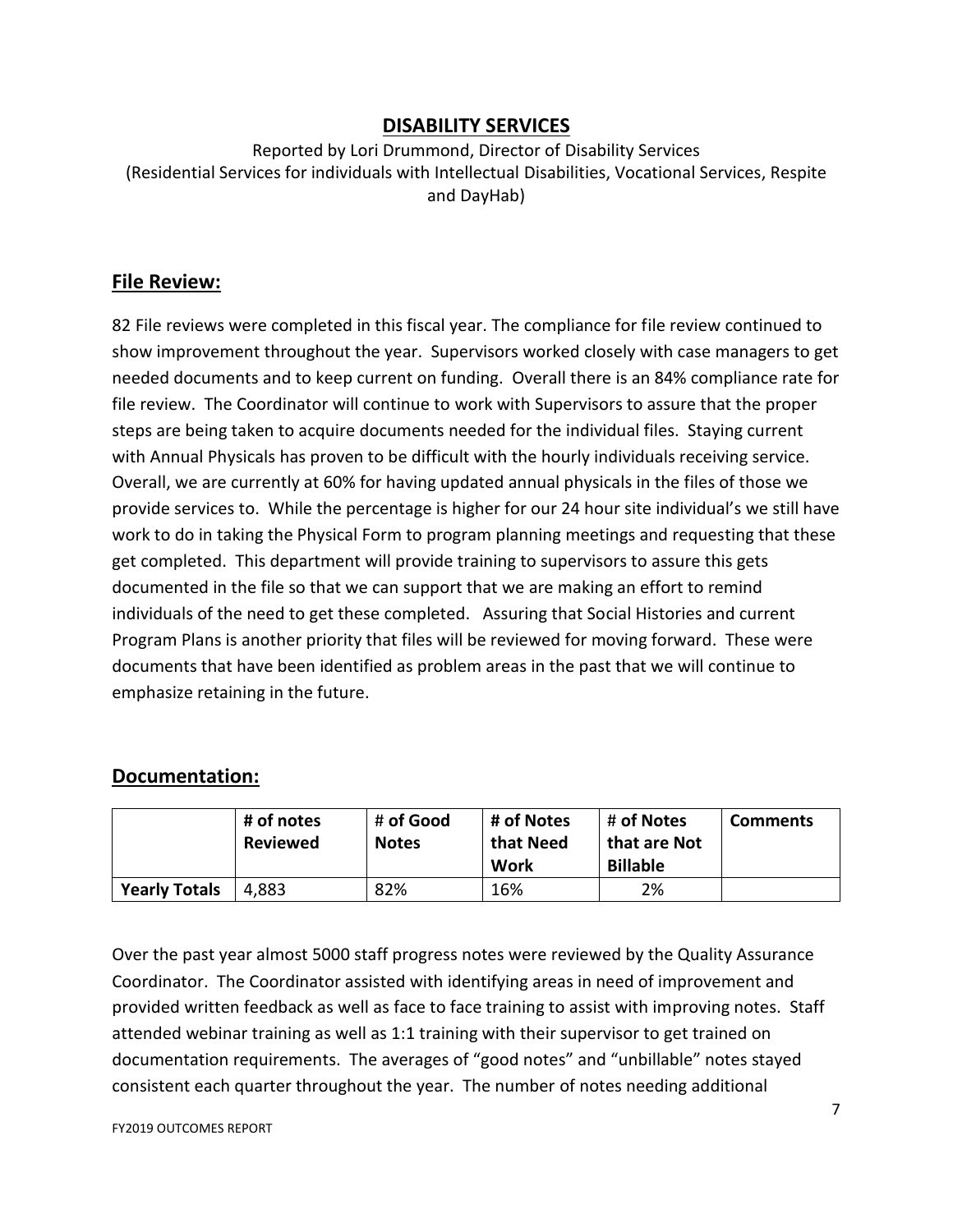information ran between 14 % -18 %. We will continue to work to decrease the number of notes needing additional work, however, will continue to provide training to staff who need further education on how to include the critical information needed to meet the documentation guidelines.

## **Incident Reporting:**

The yearly totals are reflected below:

| <b>Abuse</b><br>Report | <b>Mental</b><br><b>Health</b> | Law<br>Enforcement | <b>Missing</b><br>Person | Personal<br>Injury/Hospitalization | <b>Medication</b><br>Error |
|------------------------|--------------------------------|--------------------|--------------------------|------------------------------------|----------------------------|
|                        |                                |                    |                          |                                    | Hospitalization            |
|                        |                                |                    |                          |                                    |                            |

For this year a category was added for medication errors requiring hospitalizations. This is the first year that we have had this occur for as far back as I can recall. Staff were retrained on the importance of following the proper procedures to assure there is no reoccurrence of this kind. Injuries requiring hospitalization and Police calls were the highest two areas for Critical Incidents for the individuals we serve. The team will continue to review these incidents as they occur to make sure steps are taken whenever possible to alleviate the cause and put measures in place to prevent these crisis situations.

#### **For minor incident reports there were 217 minor reports completed this fiscal year**.

| <b>First Aid</b> | <b>CPR</b> | Falls/Injury | <b>Behavior</b> | <b>Med. Errors</b> | <b>Hitting</b> |
|------------------|------------|--------------|-----------------|--------------------|----------------|
| $\sim$<br>ر ر    |            | 104          |                 | - 1<br>--          | .              |

Falls and injuries related to falls is what produces the highest number of minor incident reports. This comes from about 4 of the same individuals that struggle with mobility issues and asking for help before attempting to transfer or move from one location to another. We will continue to monitor these individuals to try to identify ways to decrease the incidents and keep the individual out of harms way. These issues will be addressed within these individual's program plans and the team will brainstorm ideas or alternative ways that the individual can get the support needed to prevent falls in the future. Medication errors are creating the second highest reason for incident reporting. The Disability team of supervisors and coordinators will work together closely to evaluate the main reason for these errors and provide training around the areas where mistakes are being made.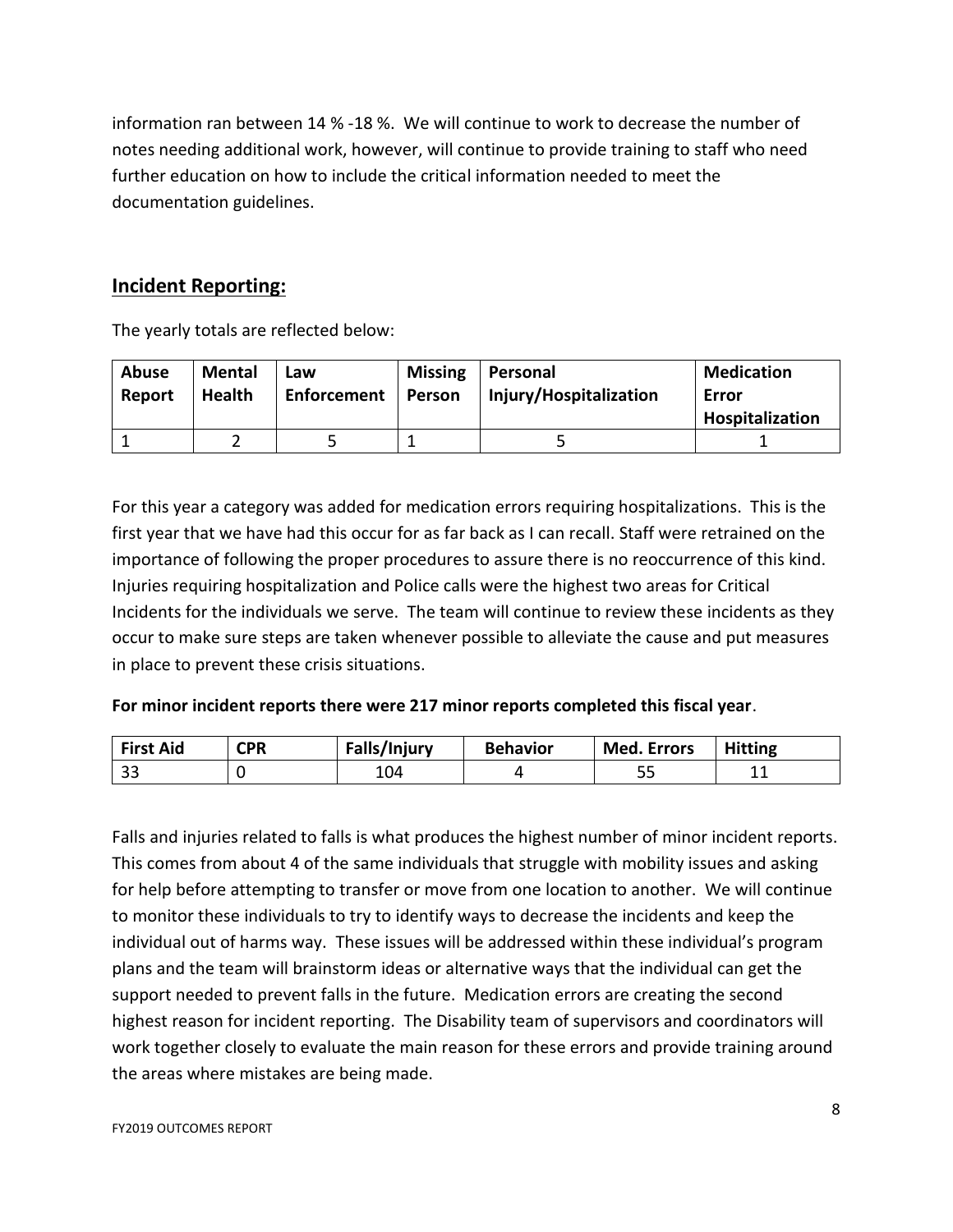## **Training:**

Trainings provided over the last year include the Coordinator providing bi-monthly Documentation Training to Direct Support Staff. Agency wide Supervisory Training was provided that focused on goal writing and plan development. Training has also been added to Relias that is a 3 part training focusing on various aspects of being a good Supervisor. This was assigned to each Supervisor in this department that they completed.

Training was provided to clarify the deficits that were identified in an HCBS audit in February of this year. Training was developed and presented around the importance of providing more community integration opportunities in Day Habilitation as well clarifying the need to identify more person centered programming.

The goal being to give each person served the opportunities to be involved in activities that are meaningful and desired by each individual.

Many of the supervisors attended the IACP technical assistance training. Worked on improving the completion of Performance reviews and assuring that the Brain Injury training is getting completed for all new staff. Had direct staff attend the documentation webinar that was offered by IACP on June 20<sup>th</sup>. Also worked on getting D3 De-escalation training set up for direct staff. Targeted the staff that would be the priority for getting through the first round of this training. Also, spent time discussing ways to improve the orientation process for new staff. Have supervisors take that 1:1 time to assure staff know that they have the support they need and a go to person for any questions they may have.

# **Progress on Other Outcomes Measured for the 18/19 Fiscal Year:**

## **Supported Community Living Goals:**

- 1. Individuals will increase positive community integration by participating in community activities at least 3 times per quarter 70% of the time.
- 2. 85% of individuals will report a satisfaction rate of 3.0 or higher on their satisfaction survey.
	- a. This goal was met at 100%. The Supported Employment program averaged a 3.5 satisfaction rating. The Residential programs also received no rating below a 3.0 on the survey's completed for the individual's surveyed in this program**.**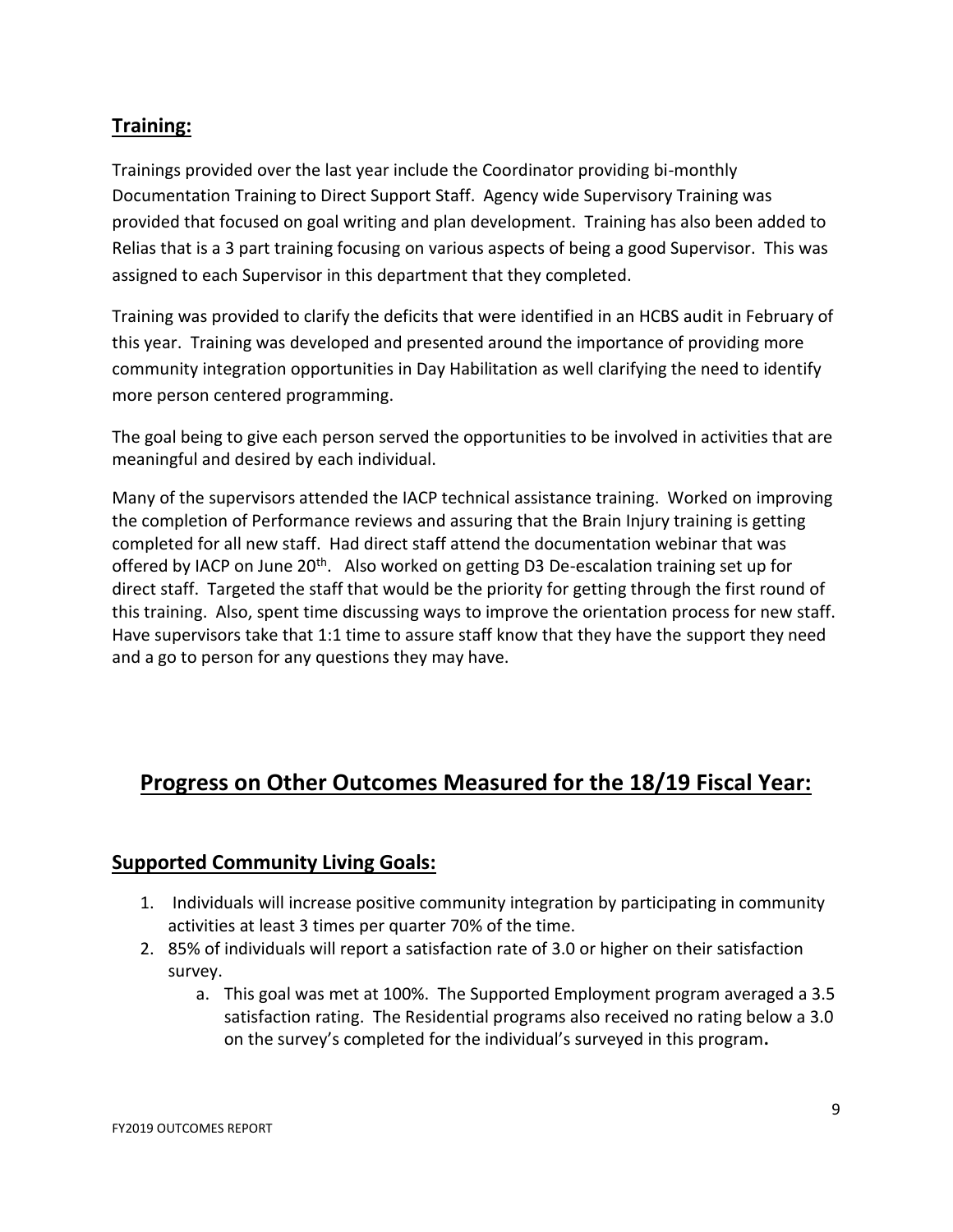## **Respite:**

- 1. 95% of the individual's served in the respite program will remain in their family home.
	- a. This goal was met at 100% as there were no children placed outside of the family home That were receiving respite from First Resources Corp

## **Day Habilitation**

- 1. Individual's receiving Day Habilitation services will participate in a community activity at least 4 times per month 75% of the time.
	- a. This goal was met at 100% and we will look at increasing the number of activities participated in for each person over the next fiscal year**.**

## **Pre-Vocational**

- 1. 40 % of all Individuals in Pre-Vocational services will start receiving job assessments in the community.
	- a. This was completed at 100% as there is currently only one person that continues to receive minimal Pre-Vocational services. All the other Individuals in the Supported
	- b. Employment program are involved in community based employment.
- 2. 20% of all Individuals in Pre-Vocational program will be placed in Community Integrated Employment.
	- a. This goal was completed at 100%. All the individual's that were receiving Pre-Vocational services are now employed in the community. Over half of the individuals in the Sigourney Pre-Vocational program are now employed in the First Resources Can Redemption, Car Detailing, or Card Board Recycling business.
	- b. In addition to their employment with First Resources these same individuals also have other employment in the community.

## **Supported Employment**

- 1. 60% of all individuals receiving Supported Employment will be place in competitive employment and work 10-15 hours or more per week.
	- a. This goal was only met at 50% but this is due to being involved with doing more Assessments and Job Shadows with IVRS than actual Job Placements. The trend over the past year has been to assist individuals to explore more job opportunities and learn about the type of jobs that are out there. Roughly 30%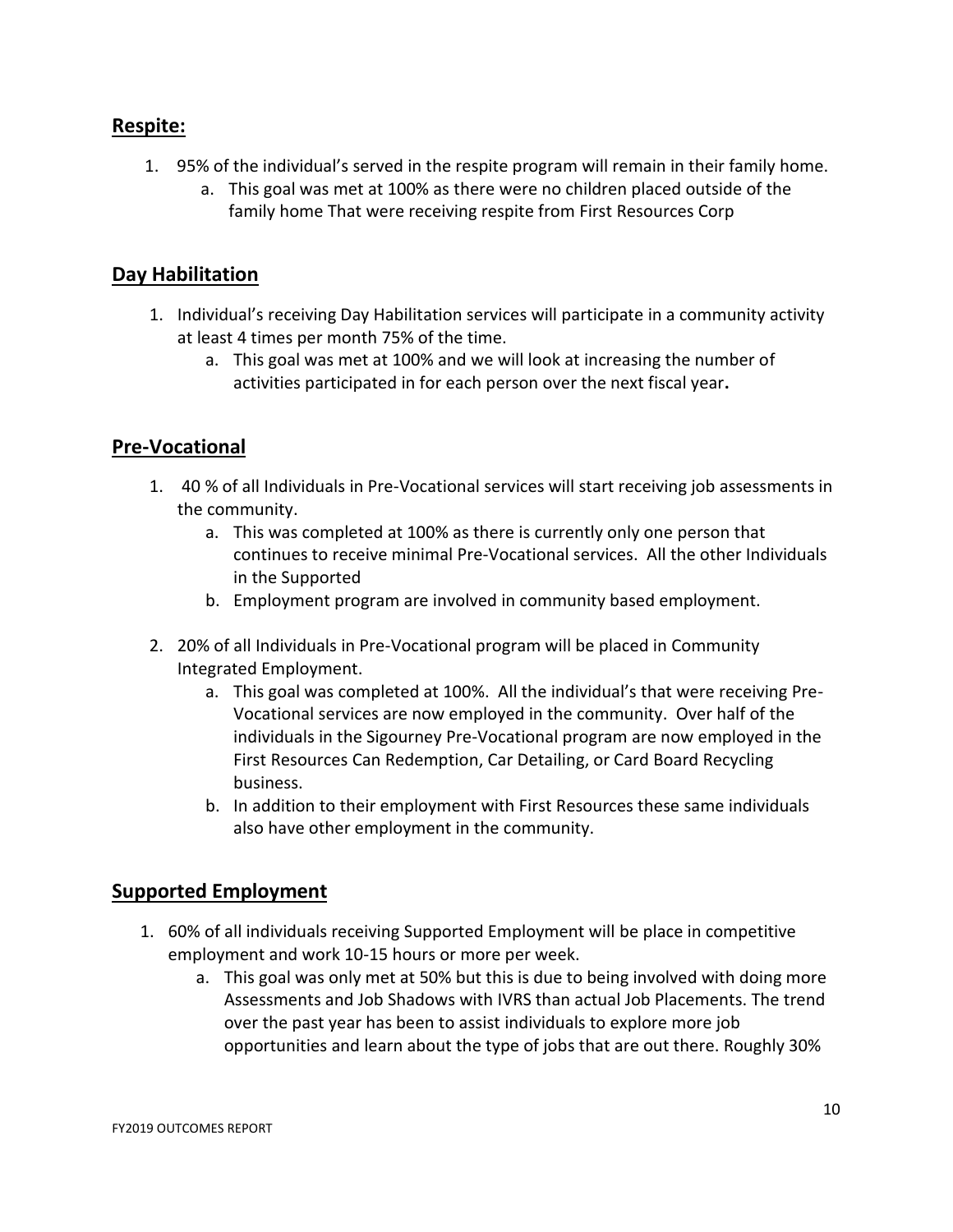of the referrals were to help the person obtain a job. This has contributed to this goal not being met.

- 2. 75% of all individuals placed in community employment will maintain their job placement for more than 60 days.
	- a. Overall this goal was met at 70% as two of the individuals that we assisted in obtaining employment lost their jobs short of the 60 day threshold. Again, this was impacted due to the lower number of referrals for this service.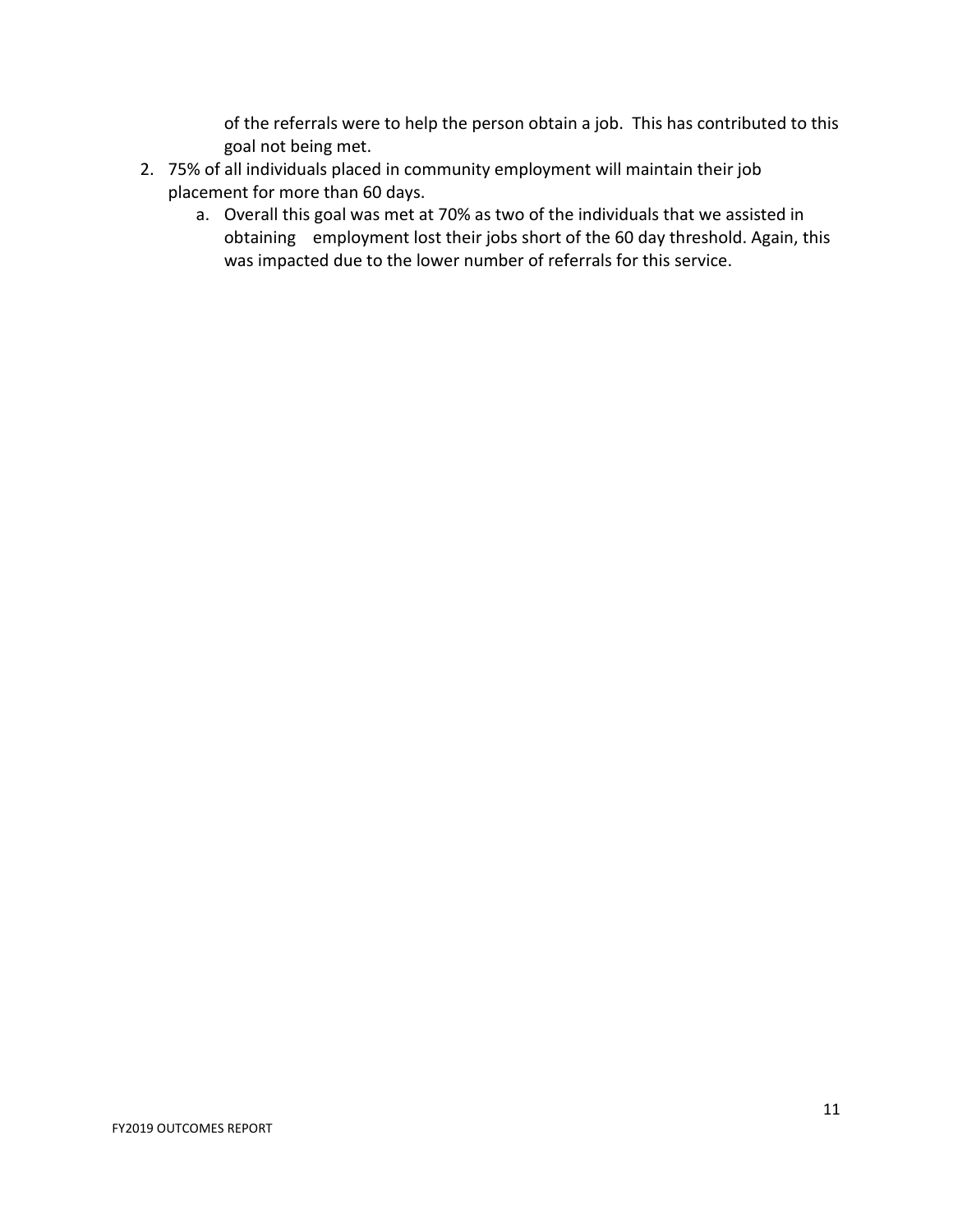# **MAJOR INCIDENT REPORTING**

| <b>QUARTER</b>                 | Law<br><b>Enforcement</b> | Physical<br>Injury | Mental<br>Health | Child/<br>Dep.<br>Adult<br>Abuse | Elopement | <b>Resulting in</b><br>Hospitalization | Death | <b>Total</b> |
|--------------------------------|---------------------------|--------------------|------------------|----------------------------------|-----------|----------------------------------------|-------|--------------|
| (July-Sept 2018)<br>1Q'2018-19 |                           | ◠                  |                  | $\theta$                         |           | ⌒                                      |       | <sub>0</sub> |
| 2Q'2018-19<br>(Oct – Dec 2018) |                           | $\theta$           | 0                |                                  |           |                                        |       |              |
| 3Q'2018-19<br>(Jan-Mar 2019)   |                           |                    | 0                | $\theta$                         |           |                                        |       |              |
| 4Q'2018-19<br>(Apr-June 2019)  |                           |                    | $\left( \right)$ | $\overline{0}$                   |           |                                        |       |              |
| <b>TOTAL</b>                   |                           |                    |                  |                                  |           |                                        |       |              |

## **ANALYSIS**

All Major Incidents are reported and tracked through each department, as well as sent to the Managed Care Organization for the individual involved. Minor incidents are also tracked through each department. The QA Department tracks the incidents and analyzes for trends. According to the Iowa Association of Community Providers (IACP), an incident meets the definition of a Major Incident if "an occurrence involving a member enrolled in waiver (or Habilitation) services:

- 1) Results in a physical injury to or by the consumer that requires a physician's treatment or admission to a hospital;
- 2) Results in the death of the member;
- 3) Requires emergency mental health treatment for the member;
- 4) Requires the intervention of law enforcement;
- 5) Results in a report of child abuse or dependent adult abuse;
- 6) Constitutes a prescription medication error or a pattern of medication errors;
- 7) Involves a member's location being unknown by provider staff who are assigned protective oversight (elopement).

With a total of **18** Major Critical Incident Reports, this fiscal year, there was not applicable data to compare these numbers due to change in leadership and lack of data given.

The issues leading up to the critical incidents will be more closely reviewed next year, which will determining how to best label types of CIR's.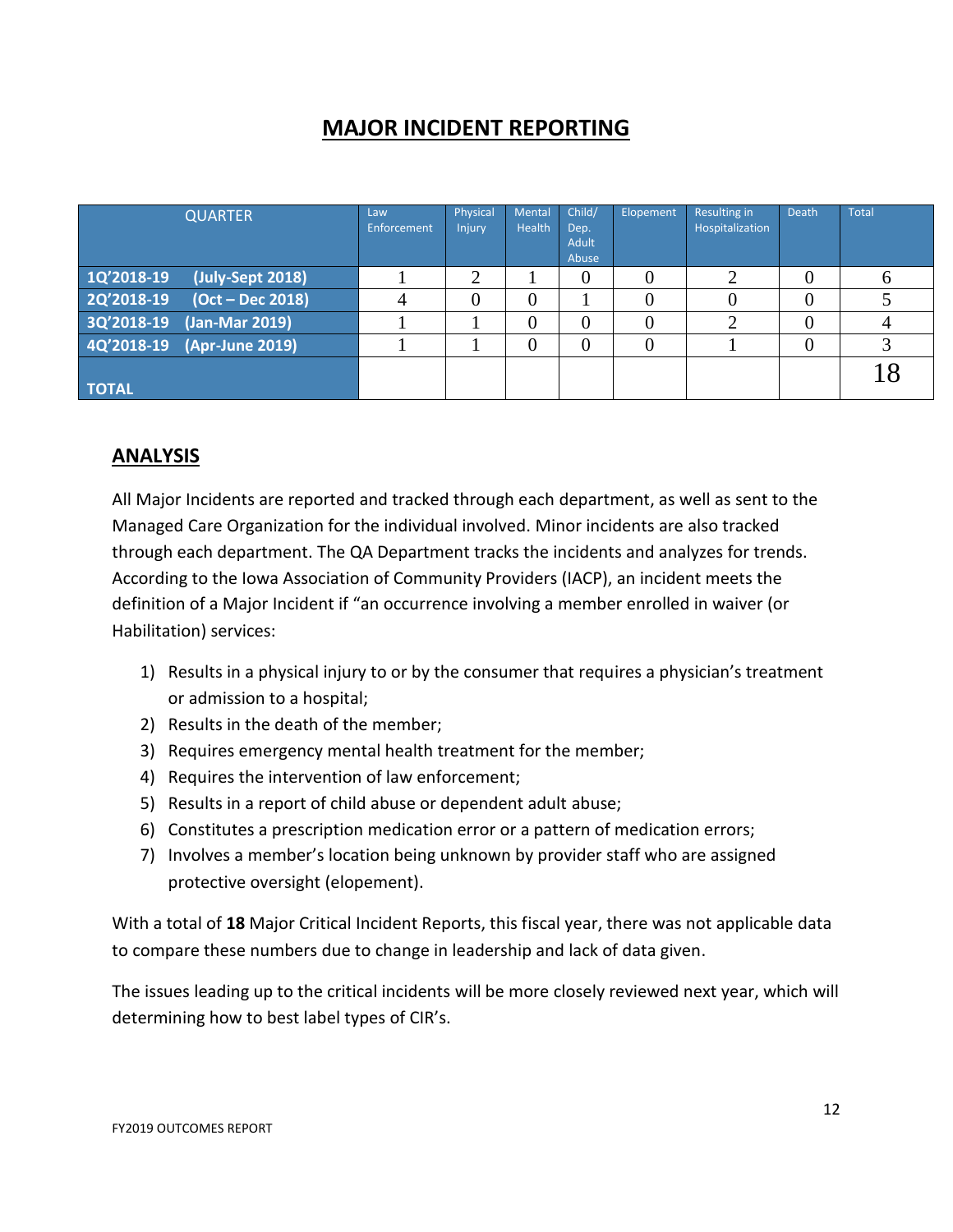# **SATISFACTION SURVEYS**

## **Behavioral Health Intervention Services (BHIS)**

Throughout the BHIS program, there were two hundred and fifteen (215) client Satisfaction surveys completed. The BHIS Client Satisfaction Surveys is submitted to family members of clients rather than to the individuals receiving services themselves. The following questions/statements are asked, with four options on a Likert scale, ranging from poor to excellent.

## **The four statements/questions are:**

- 1. The service provided was helpful to me
- 2. The worker educated and/or provided guidance which assisted me in achieve my goals
- 3. I was able to identify and work towards treatment goals
- 4. The worker met with me on a weekly basis and arrived on time, to help me meet my treatment needs

| <b>Question #</b> | Poor $(1)$ | Adequate (2) | <b>Good (3)</b> | Excellent (4) |
|-------------------|------------|--------------|-----------------|---------------|
|                   |            |              |                 |               |
|                   |            |              |                 |               |
|                   |            |              |                 |               |
|                   |            |              |                 |               |

#### **ANALYSIS**

All surveys indicated satisfaction with services provided, responding either "Good" or "Excellent" to the majority of questions. Individuals served and families in particular expressed contentment, noting that their or their children's needs are met with respect and that staff are dependable and show up on time. Consumers of services also made good suggestions and had compliments for the programs and staff members.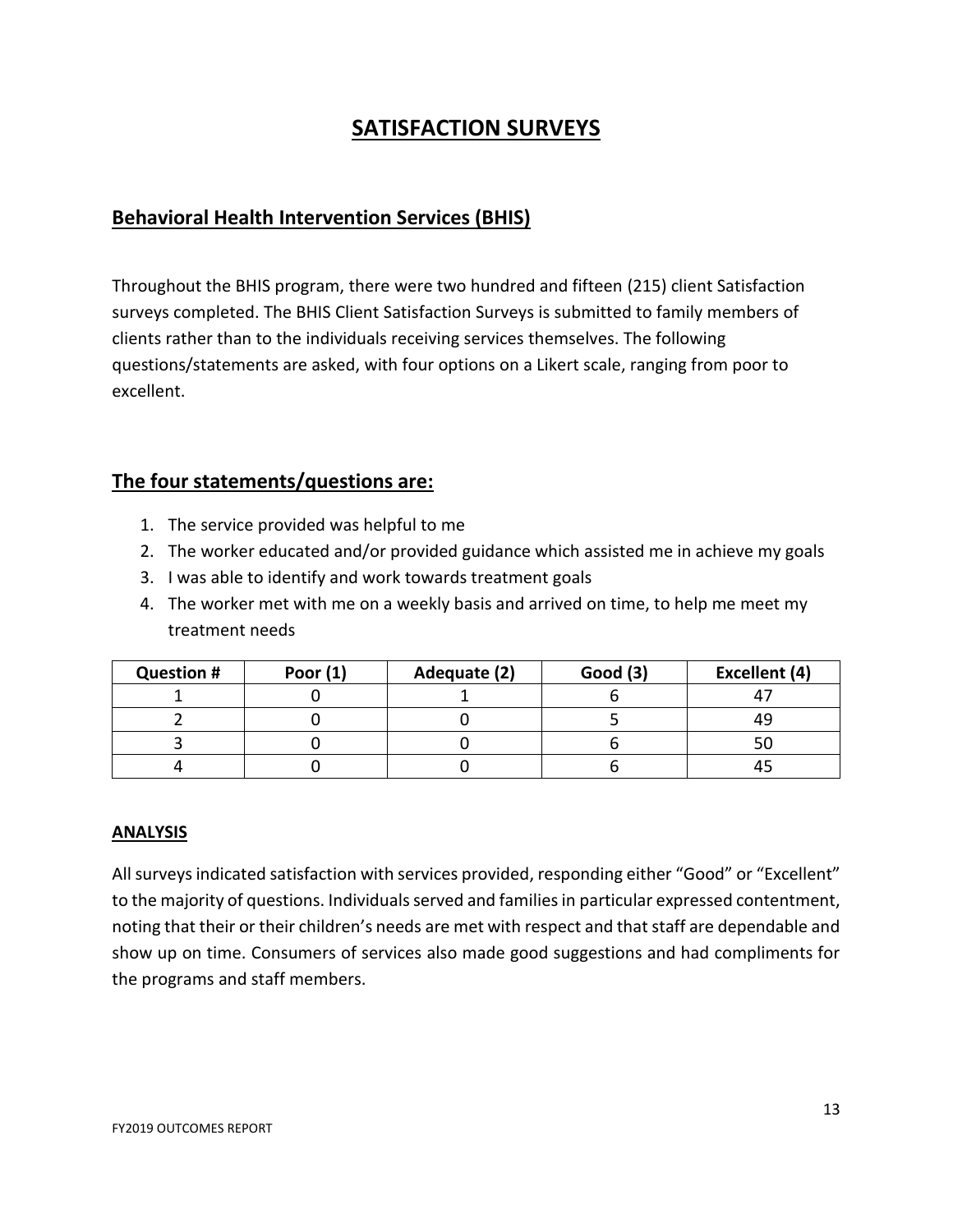## **Vocational Services**

## **Supported Employment**

Throughout the Supported Employment Program, there were fourteen (14) Family Satisfaction surveys. The Satisfaction Surveys are submitted to family members of clients rather than to the individuals receiving services themselves. The following questions/statements are asked, with four options on a Likert scale, ranging from poor to excellent.

#### **The five statements/questions are:**

- 1. Staff's interaction with your child is
- 2. Programming for your child is effective and meets his/her needs
- 3. You are able to choose the goals your child is working on
- 4. Staff offer your child choices whenever appropriate
- 5. Staff are dependable and flexible

| <b>Question #</b> | Poor $(1)$ | Adequate (2) | <b>Good (3)</b> | Excellent (4) |
|-------------------|------------|--------------|-----------------|---------------|
|                   |            |              |                 |               |
|                   |            |              |                 |               |
|                   |            |              |                 |               |
|                   |            |              |                 |               |
|                   |            |              |                 |               |

#### Survey Comments:

- $\triangleright$  Likes the advice and planning for life
- $\triangleright$  Likes the help he gets meeting his needs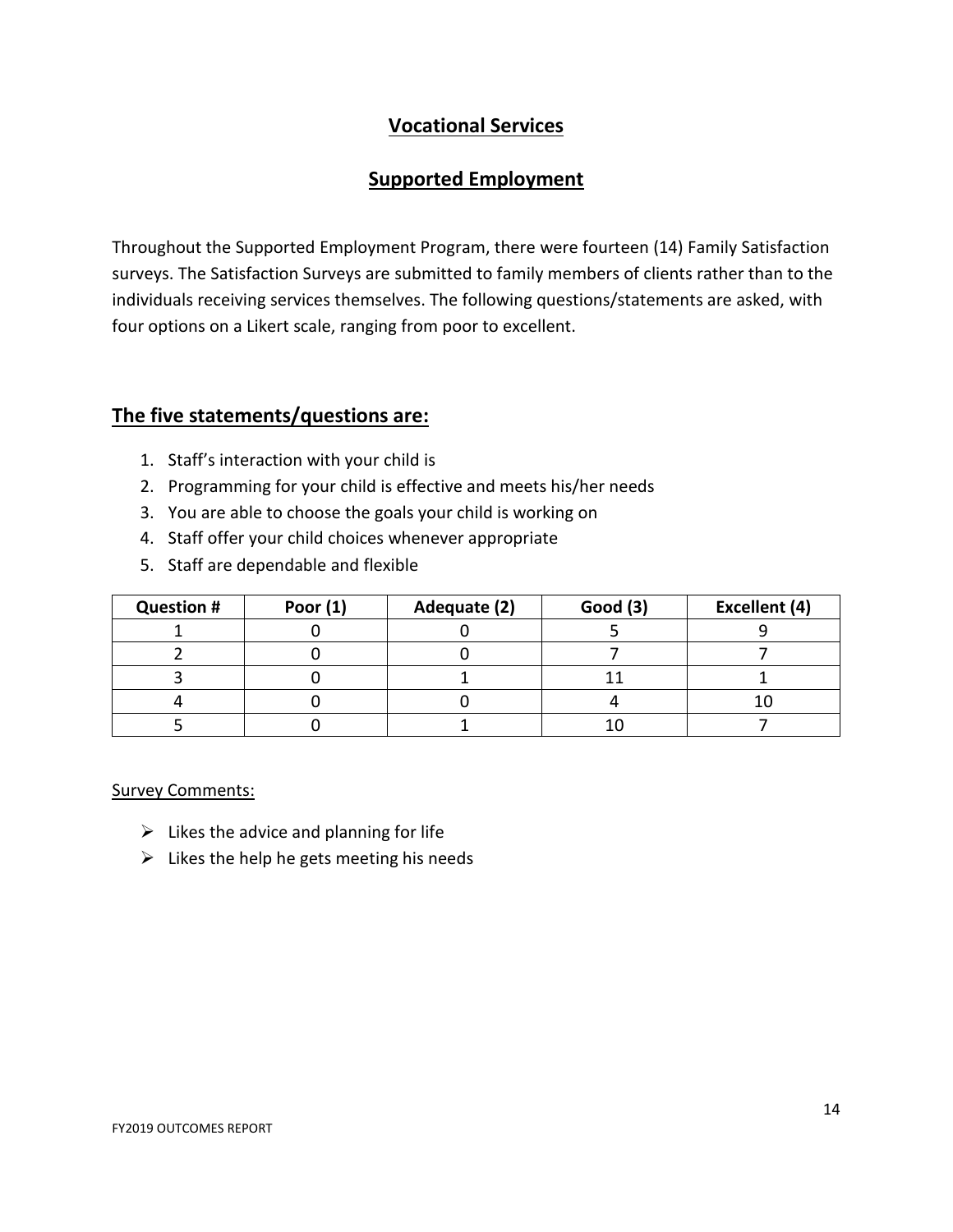## **Residential – Individuals Surveyed**

Throughout the Residential Program, there were forty two (42) Client Satisfaction surveys. The Satisfaction Surveys are asked directly to the individuals we provide services to. The following questions/statements are asked, with four options on a Likert scale, ranging from poor to excellent.

#### **The five statements/questions are:**

- 1. Staff treats you in a respectful manner
- 2. The services you are receiving through First Resources are meeting your needs
- 3. You are able to choose your own goals
- 4. Staff listens to you and offers you choices when making decisions
- 5. Staff are dependable, flexible and show up on time

| <b>Question #</b> | Poor $(1)$ | Adequate (2) | <b>Good (3)</b> | Excellent (4) |
|-------------------|------------|--------------|-----------------|---------------|
|                   |            |              |                 | 29            |
|                   |            |              |                 |               |
|                   |            |              |                 |               |
|                   |            |              |                 | 30            |
|                   |            |              |                 |               |

#### Survey Comments:

- $\triangleright$  Likes that staff take him place
- $\triangleright$  Helpful and friendly staff
- $\triangleright$  Needs more fun activities to do at home(site)
- $\triangleright$  Good staff and supervisor
- $\triangleright$  Staff is punctual and reliable
- $\triangleright$  Would like to make more decisions on his own
- $\triangleright$  Has done well with health issues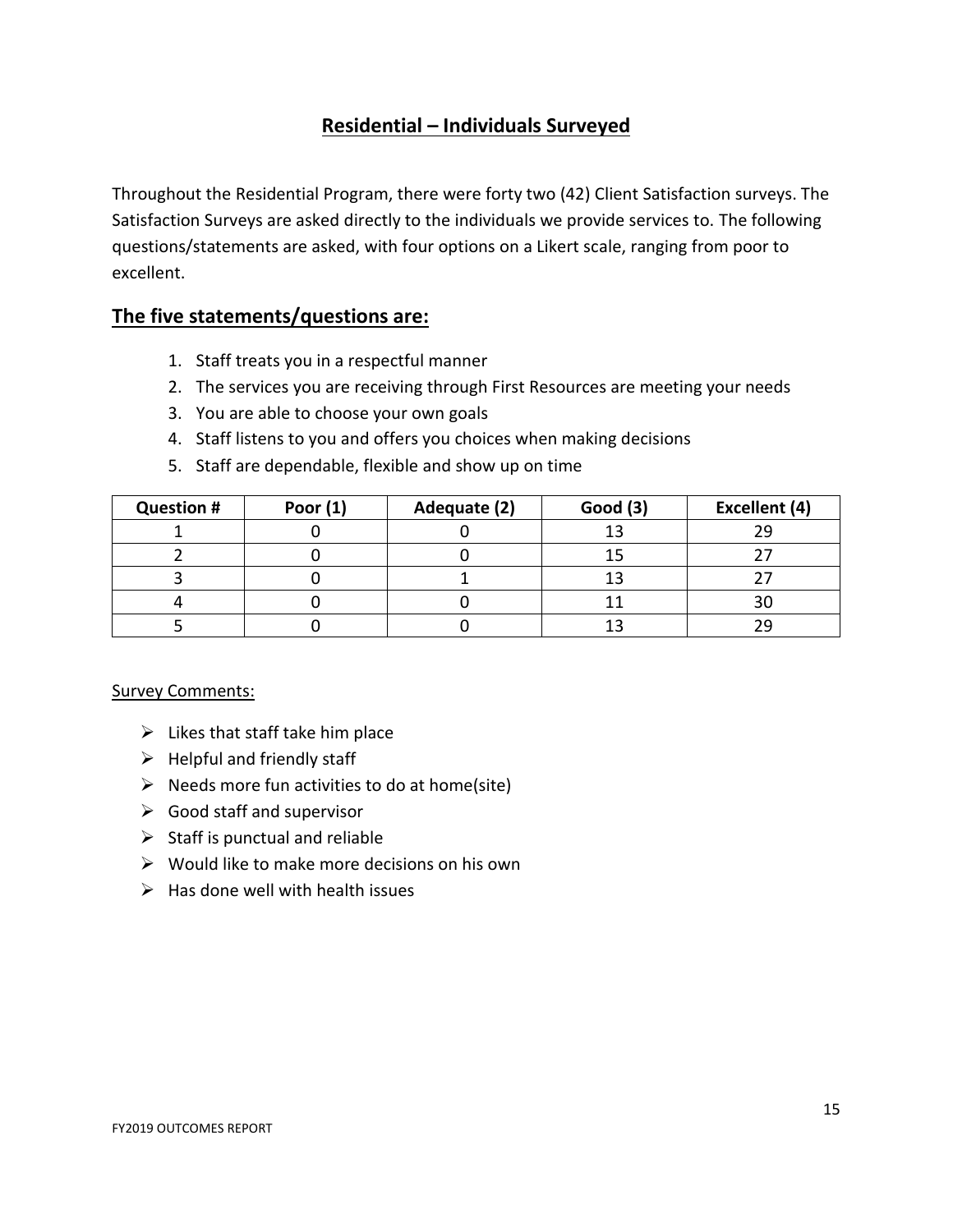## **Residential – Families Surveyed**

Throughout the Residential Program, there were twenty-two (22) Family Satisfaction surveys. The Satisfaction Surveys are submitted to family members of clients rather than to the individuals receiving services themselves. The following questions/statements are asked, with four options on a Likert scale, ranging from poor to excellent.

## **The five statements/questions are:**

- 1. Staff's interaction with your child is
- 2. Programming for your child is effective and meets his/her needs
- 3. You are able to choose the goals your child is working on
- 4. Staff offer your child choices whenever appropriate
- 5. Staff are dependable and flexible

| <b>Question #</b> | Poor $(1)$ | Adequate (2) | Good(3) | Excellent (4) |
|-------------------|------------|--------------|---------|---------------|
|                   |            |              |         |               |
|                   |            |              |         |               |
|                   |            |              |         |               |
|                   |            |              |         |               |
|                   |            |              |         |               |

#### Survey Comments:

- $\triangleright$  Feels staff does well working on the goals
- $\triangleright$  Would like more frequent contact from supervisor
- $\triangleright$  Likes that we have enough staff now
- $\triangleright$  Family likes that plan and good improvement with client
- $\triangleright$  Make her feel safe and happy
- $\triangleright$  Would like more group activities for teens/children in Oskaloosa

#### **ANALYSIS**

All surveys indicated satisfaction with services provided, responding either "Good" or "Excellent" to the majority of questions. Individuals served and families in particular expressed contentment, noting that their or their children's needs are met with respect and that staff are dependable and show up on time. Consumers of services also made good suggestions and had compliments for the programs and staff members.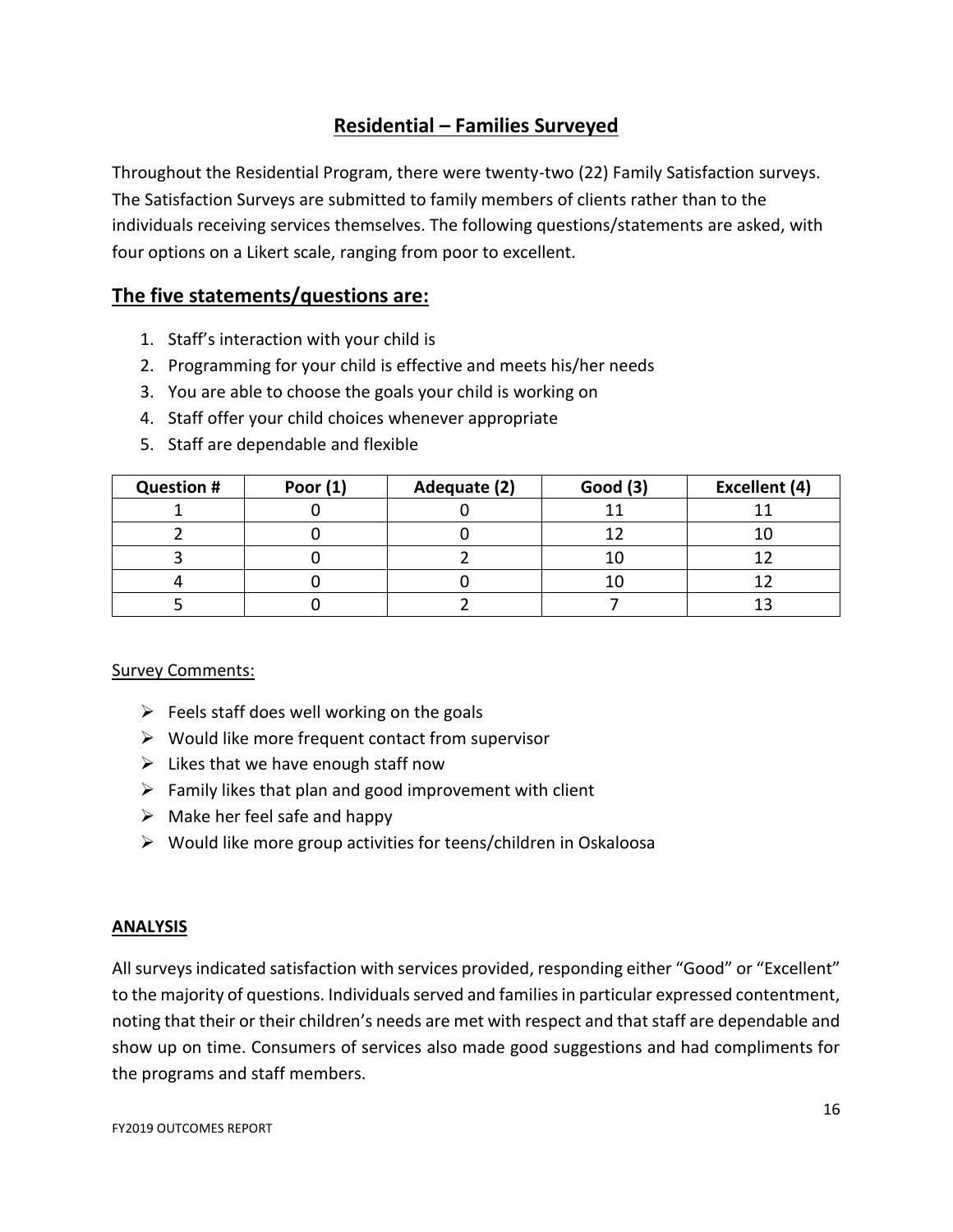## **Substance Abuse- Outpatient Services**

A total of forty-one (41) individuals receiving substance abuse services were randomly chosen to complete satisfaction surveys throughout the fiscal year. The format was the same as that above for outpatient mental health.

## **Reported Outliers included:**

| Hope House---41 Total Surveys                                                                     | <b>Yes</b> | % of Yes | <b>No</b>      | % of No | N/A            |
|---------------------------------------------------------------------------------------------------|------------|----------|----------------|---------|----------------|
| Was your discharge Successful or Unsuccessful?                                                    | 29         | 71%      | 10             | 29%     | $\overline{2}$ |
| Was your child placed back in your care while residing at the<br>Hope House?                      | 19         | 46%      | 18             | 54%     | $\overline{4}$ |
| Did you feel safe at the Hope House?                                                              | 38         | 93%      | 2              | 7%      | $\mathbf{1}$   |
| Did you feel you were offered the services you needed while at $ $<br>the Hope House?             | 37         | 90%      | 3              | 10%     | $\mathbf{1}$   |
| Do you feel that your parenting improved while at eh hope<br>House?                               | 37         | 90%      | 4              | 10%     |                |
| Do you feel that you were treated with respect and dignity<br>during your stay at the Hope House? | 32         | 78%      | 4              | 32%     | 5              |
| Would you recommend Hope House to someone looking for<br>inpatient treatment?                     | 38         | 93%      | $\overline{2}$ | 7%      | $\mathbf{1}$   |
| Do you feel confident that your confidentiality and rights were<br>protected by FRC Staff?        | 40         | 98%      | 1              | 2%      |                |
| Were you therapy and counselling sessions scheduled and<br>conducted in a timely manner?          | 37         | 90%      | 3              | 10%     | 1              |
| Overall, are you satisfied with your treatment at First<br>Resources?                             | 39         | 95%      | 2              | 5%      |                |

| <b>Oak Meadow 37 total surveys</b>                                                                | <b>Yes</b> | % of Yes | <b>No</b> | % of No | N/A |
|---------------------------------------------------------------------------------------------------|------------|----------|-----------|---------|-----|
| Successful/Unsuccessful                                                                           | 22         | 60%      | 14        | 38%     |     |
| Did you feel safe at the Oak Meadow?                                                              | 33         | 89%      |           | 11%     |     |
| Did you feel you were offered the services you needed while at<br>the Oak Meadow?                 | <b>35</b>  | 95%      |           | 5%      |     |
| Do you feel that you were treated with respect and dignity<br>during your stay at the Oak Meadow? | 36         | 97%      |           | 3%      |     |
| Would you recommend Oak Meadow to someone looking for<br>inpatient treatment?                     | <b>35</b>  | 95%      |           | 5%      |     |
| Do you feel confident that your confidentiality and rights were<br>protected by FRC Staff?        | 35         | 95%      |           | 5%      |     |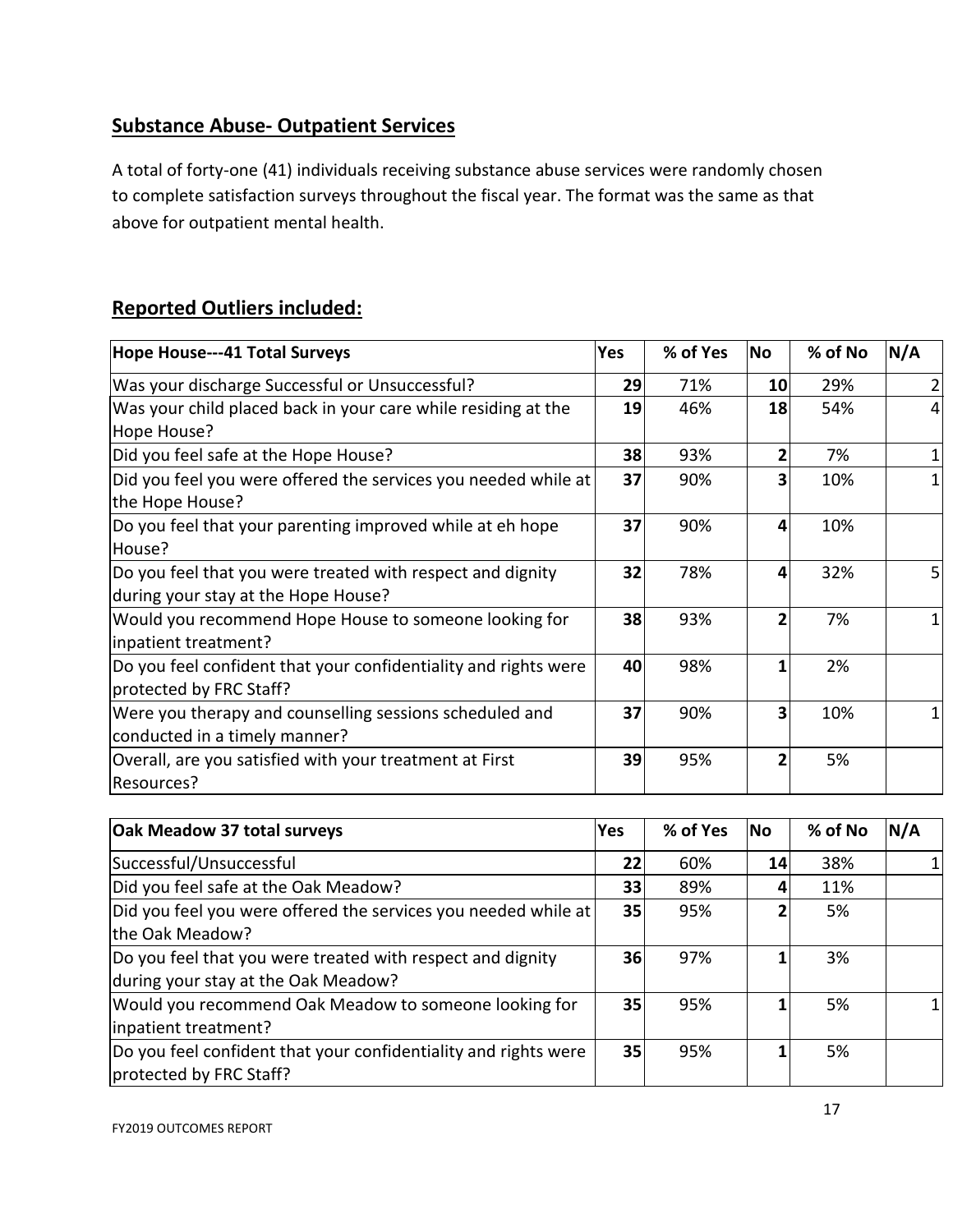| Were you therapy and counselling sessions scheduled and | 33 | 89% | 11% | 2 <sup>1</sup> |
|---------------------------------------------------------|----|-----|-----|----------------|
| conducted in a timely manner?                           |    |     |     |                |
| Overall, are you satisfied with your treatment at First | 36 | 97% | 3%  |                |
| Resources?                                              |    |     |     |                |

#### **ANALYSIS**

Based on this data it can be concluded that Hope House continues to provide a valuable service to those in need. The majority of clients are quite satisfied with services, are seeing positive results, were able to get their children back under their own care and became more insightful about their recovery. Overall, this program is not only achieving positive results in improving the lives of those served, but has a satisfied and loyal customer base.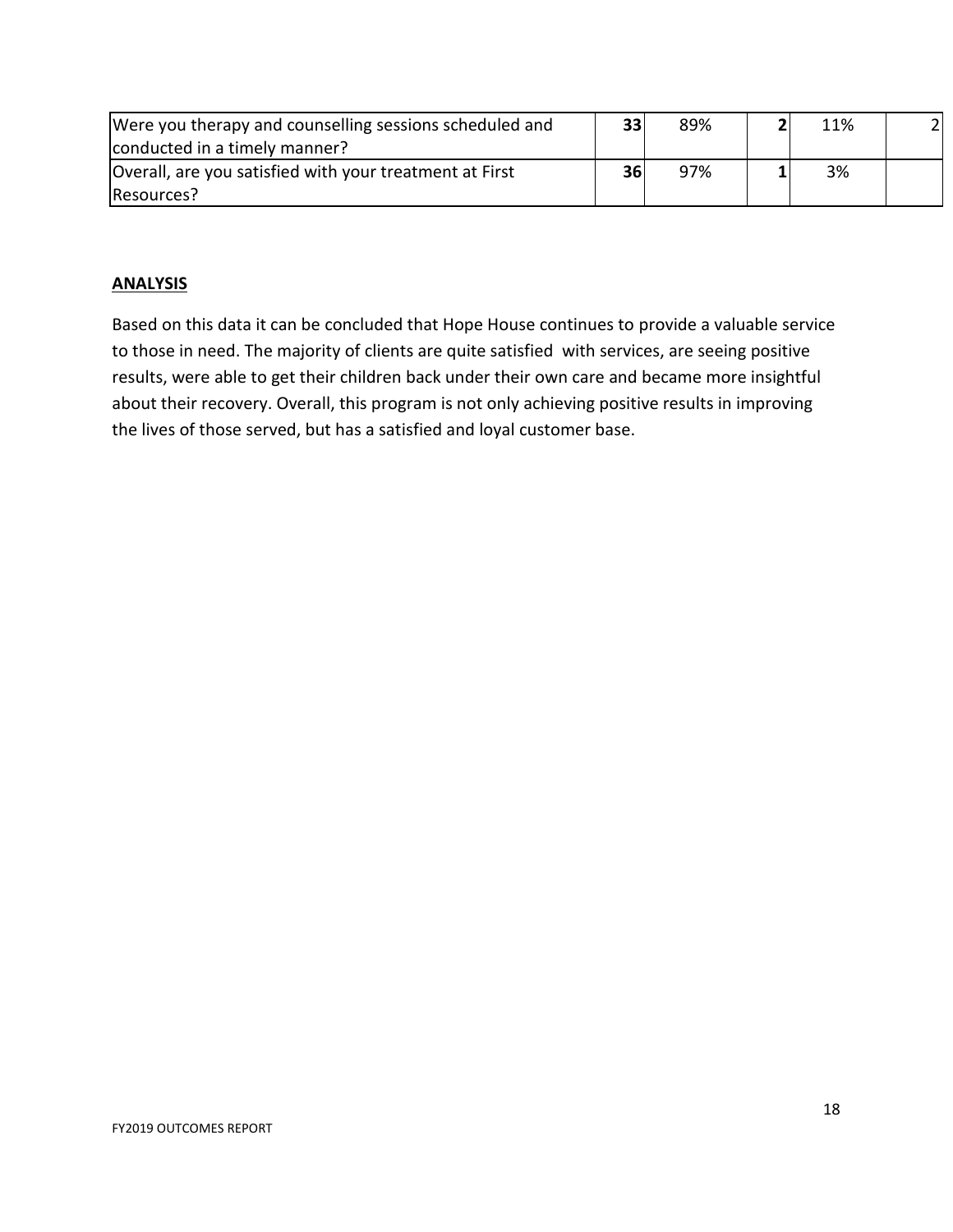## **STAFF SATISFACTION SURVEYINFORMATION**

As provided by Humphrey Mwangi, Director of Human Resources

Summary of Results:

 $\triangleright$  The 2018 FRC Employee Satisfaction Survey (the survey) was administered through a confidential online site with Survey Monkey to all full and part time employees.

 $\triangleright$  The survey, was designed to assess key dynamics that are influencing First Resource's culture and performance. The assessed categories were gauged through 33 statements using a 5 point scale and included 4 custom statements that were written by the director of human resources on pertinent topics.

 $\triangleright$  The overall survey response rate was 39.3%, compared with 44% in 2017. Generally, the results can be described as "above average", with several categories falling into the "exceptional" descriptions. The survey data also suggests that staff value their relationships with their supervisors; the results in that category average in the "very good" range.

#### **High Satisfaction Statements**

According to the results below, the following were High Satisfaction Statements. Results are based on a percentage of 60% or higher.

| <b>Statement</b>                                        | <b>Score for Agree and Strongly Agree</b> |
|---------------------------------------------------------|-------------------------------------------|
| Q3. I am determined to give my best effort at work      | 63.79%                                    |
| each day.                                               |                                           |
| Q30. I understand our mission, vision, and core values. | 60.36%                                    |
| Q31. Considering everything, how satisfied are you      | 68.47% Satisfied                          |
| with your job?                                          |                                           |

Overall this shows employees who are determined to give their best and who believe in the services we provide at FRC. By a huge percentage, 60% of our employees say they understand our mission and values. Further, 48.65% of those who took the survey strongly believe that the services we provide positively impact people's lives. This goes hand in hand with our mission statement and commitment to inspire hope through our services.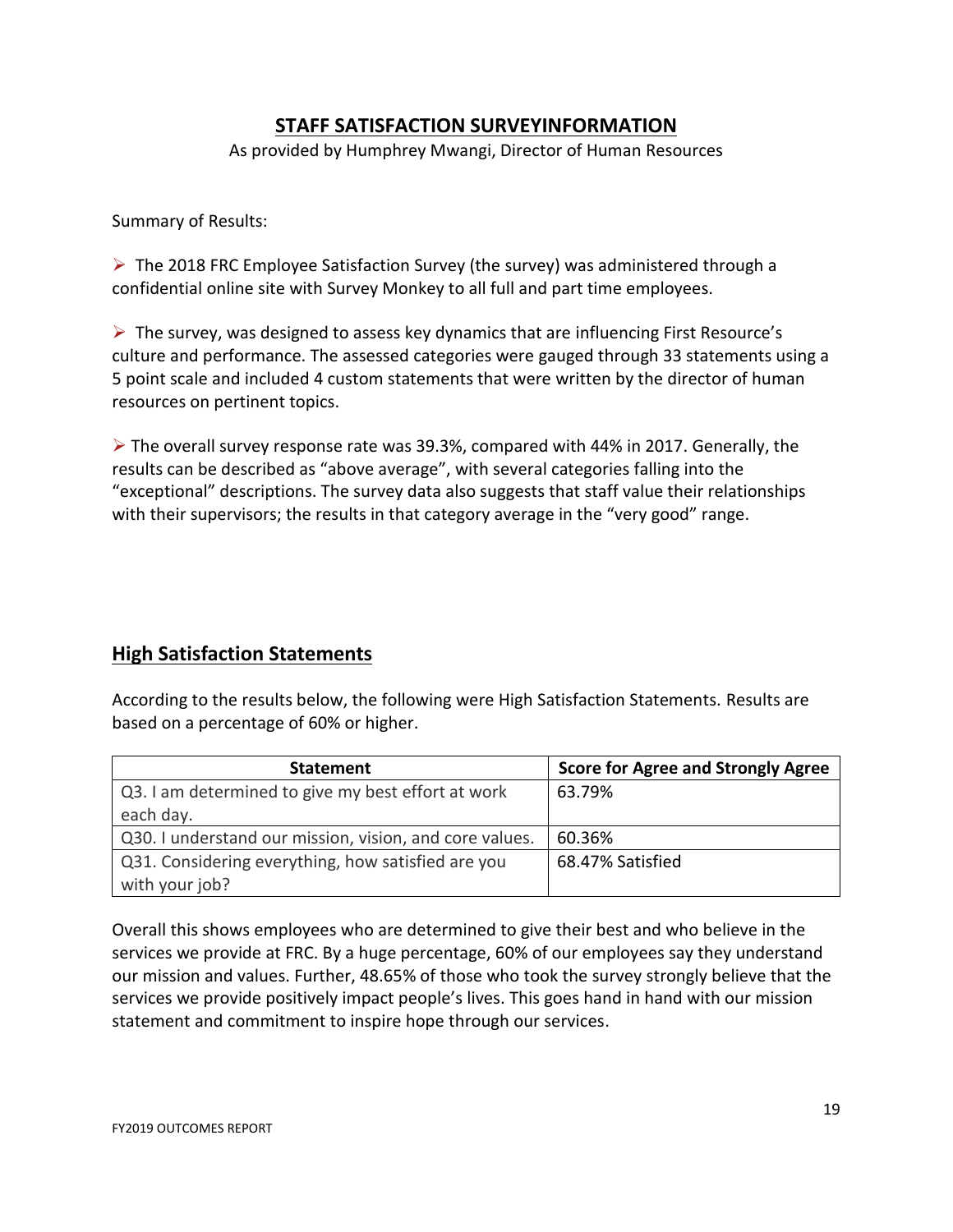## **Low Satisfaction Statements**

| <b>Statement</b>                                                                           | <b>Score for Disagree and</b><br><b>Strongly Disagree</b> |
|--------------------------------------------------------------------------------------------|-----------------------------------------------------------|
| Q26. I feel changes within the organization are well<br>communicated.                      | 20.72%                                                    |
| Q27. I feel the reasons for changes made within the<br>organization are well communicated. | 20.72%                                                    |

As has been the case in the past, communication continues to be an area of concern for our employees. This continues to be an area of improvement that management has to pay attention to.

By a low margin of 10.81% of our employees, indicated they did not feel valued as employees. This can be attributed to factors that were beyond the agency's control like lack of raises due to financial constraints. Additionally, in employee comments, communication overall was identified as an area needing improvement. At the same time, one could look at the other side of the coin and indicate 51.35% of our employees feel valued by the agency.

## **Training Satisfaction Statements**

#### **Q21. What is the best way to get you trained to be a successful staff?**

Our employee responses were as follows;

| 14.41%        | 52.25%          | 9.91% | 23.42%       |
|---------------|-----------------|-------|--------------|
| <b>RELIAS</b> | F <sub>2F</sub> | 1on1  | <b>Other</b> |

It is evident that most of our employees prefer to get their training Face to Face (52.25%). The Human Resources department has been looking at better ways to train our staff and with this new data; the agency should review and develop a better way to train staff.

For a more detailed tally of the results, see the tabulation below: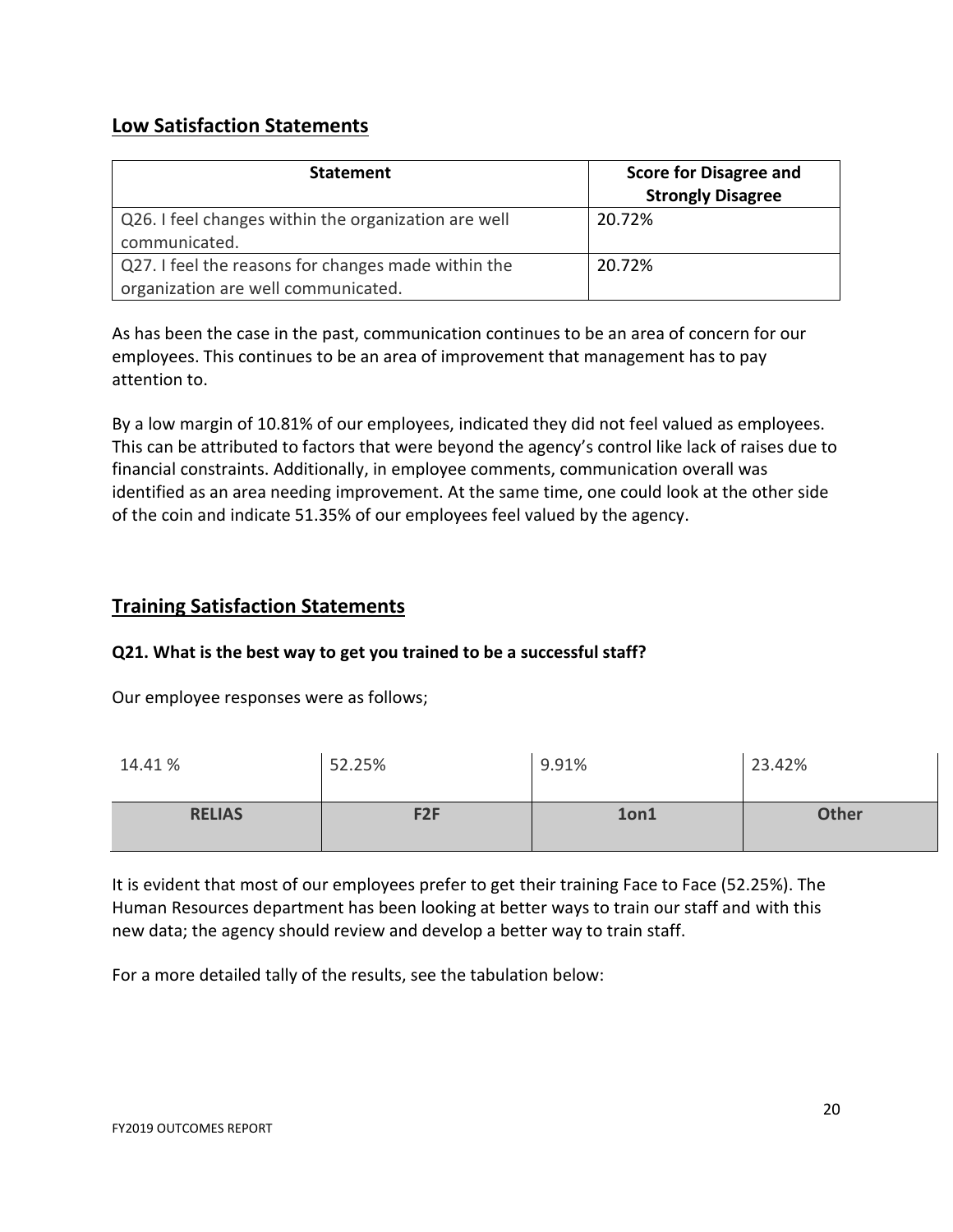| <b>WORK ENGAGEMENT</b>                                   | <b>Strongly</b> | <b>Disagree</b> | <b>Neutral</b> | <b>Agree</b> | <b>Strongly</b> |
|----------------------------------------------------------|-----------------|-----------------|----------------|--------------|-----------------|
|                                                          | <b>Disagree</b> |                 |                |              | <b>Agree</b>    |
| Q2. I get excited about going to work.                   | 2.59%           | 6.90%           | 20.69%         | 55.17%       | 14.66%          |
|                                                          |                 |                 |                |              |                 |
| Q3. I am determined to give my best effort at work each  | .86%            | 0.00%           | 2.59%          | 32.76%       | 63.79%          |
| day.                                                     |                 |                 |                |              |                 |
| Q4. Employees in my organization take the initiative to  | 2.59%           | 12.93%          | 18.97%         | 40.52%       | 25%             |
| help other employees when the need arises.               |                 |                 |                |              |                 |
|                                                          |                 |                 |                |              |                 |
| Q5. Employees at FRC willingly accept change.            | .86%            | 15.52%          | 31.90%         | 40.52%       | 11.21%          |
| <b>QUALITY OF SERVICES PROVIDED BY FRC</b>               | <b>Strongly</b> | <b>Disagree</b> | <b>Neutral</b> | <b>Agree</b> | <b>Strongly</b> |
|                                                          | <b>Disagree</b> |                 |                |              | <b>Agree</b>    |
|                                                          |                 |                 |                |              |                 |
| Q6. I believe the services we provide at FRC are high    | 2.63%           | 2.63%           | 8.77%          | 54.39%       | 31.58%          |
| quality.                                                 |                 |                 |                |              |                 |
| Q7. I feel the members we serve are supported to have    | 0.00%           | 5.26%           | 9.65%          | 50.00%       | 35.09%          |
| the best quality of life possible.                       |                 |                 |                |              |                 |
| Q8. I believe FRC is committed to exceeding the needs of | .88%            | 4.39%           | 17.54%         | 48.25%       | 28.95%          |
| individuals served.                                      |                 |                 |                |              |                 |
| <b>RELATIONSHIP MANAGEMENT</b>                           | <b>Strongly</b> | <b>Disagree</b> | <b>Neutral</b> | <b>Agree</b> | <b>Strongly</b> |
|                                                          | <b>Disagree</b> |                 |                |              | <b>Agree</b>    |
| Q9. My supervisor and I have a good working              | 1.80%           | 3.60%           | 6.31%          | 33.33%       | 54.95%          |
| relationship.                                            |                 |                 |                |              |                 |
| Q10. My supervisor LISTENS respectfully to my concerns   | 1.80%           | 2.70%           | 7.21%          | 31.53%       | 56.76%          |
| and ideas.                                               |                 |                 |                |              |                 |
| Q11. My supervisor RESPONDS respectfully to my           | 1.80%           | 3.60%           | 4.50%          | 37.84%       | 52.25%          |
| concerns and ideas.                                      |                 |                 |                |              |                 |
| Q12. I receive meaningful feedback regarding my          | 6.31%           | 4.50%           | 9.91%          | 47.75%       | 31.53%          |
| performance.                                             |                 |                 |                |              |                 |
| Q13. At work, I clearly understand what is expected of   | .90%            | 2.70%           | 4.50%          | 48.65%       | 43.24%          |
| me.                                                      |                 |                 |                |              |                 |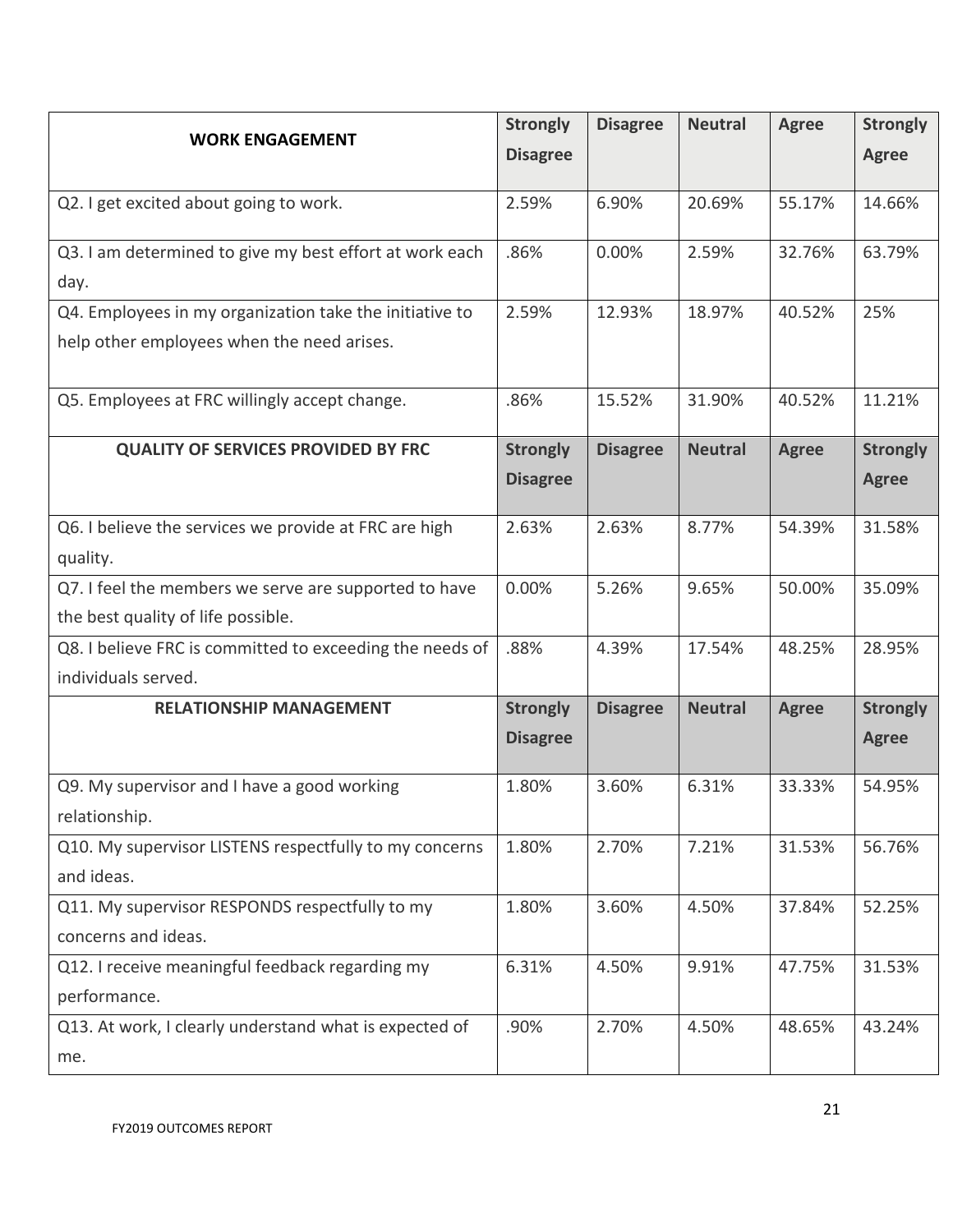| Q14. My supervisor seems to care about me as a person.    | 4.50%                    | 1.80%           | 9.01%          | 33.33%       | 51.35%          |
|-----------------------------------------------------------|--------------------------|-----------------|----------------|--------------|-----------------|
| Q15. Any relevant comments or suggestions to help         | <b>Comments Accepted</b> |                 |                |              |                 |
| improve supervisor/employee relations?                    |                          |                 |                |              |                 |
| <b>TRAINING</b>                                           | <b>Strongly</b>          | <b>Disagree</b> | <b>Neutral</b> | <b>Agree</b> | <b>Strongly</b> |
|                                                           | <b>Disagree</b>          |                 |                |              | <b>Agree</b>    |
| Q16. I am trained to be able to complete my job           | 0.00%                    | 1.80%           | 10.81%         | 57.66%       | 29.73%          |
| expectations.                                             |                          |                 |                |              |                 |
| Q17. I have the support I need to deliver quality         | 0.90%                    | 5.41%           | 9.91%          | 54.95%       | 28.83%          |
| services.                                                 |                          |                 |                |              |                 |
| Q18. I receive ongoing training from FRC and from my      | 1.80%                    | 4.50%           | 14.41%         | 48.65%       | 30.63%          |
| supervisor.                                               |                          |                 |                |              |                 |
| Q19. RELIAS is a good way for me to get the trainings     | 2.70%                    | 12.61%          | 29.73%         | 40.54%       | 14.41%          |
| that I need.                                              |                          |                 |                |              |                 |
| Q20. After training, I receive enough support, resources, | 0.00%                    | 7.21%           | 20.72%         | 50.45%       | 21.62%          |
| and follow-up to use the knowledge gained to provide      |                          |                 |                |              |                 |
| quality services.                                         |                          |                 |                |              |                 |
| Q21. What is the best way to get you trained to be a      | 14.41%                   | 52.25%          | 9.91%          | 23.42%       |                 |
| successful staff?                                         |                          |                 |                |              |                 |
|                                                           | <b>RELIAS</b>            | F <sub>2F</sub> | 1on1           | <b>Other</b> |                 |
| <b>WORK ENVIRONMENT</b>                                   | <b>Strongly</b>          | <b>Disagree</b> | <b>Neutral</b> | <b>Agree</b> | <b>Strongly</b> |
|                                                           | <b>Disagree</b>          |                 |                |              | <b>Agree</b>    |
| Q22. FRC has a safe work environment.                     | 0.00%                    | 7.21%           | 9.91%          | 54.95%       | 27.93%          |
| Q23. FRC's work positively impacts people's lives.        | 0.00%                    | 0.90%           | 6.31%          | 48.65%       | 44.14%          |
| Q24. I enjoy my work environment.                         | 0.90%                    | 4.50%           | 11.71%         | 40.54%       | 42.34%          |
| Q25. I feel that I am a valued FRC employee.              | 1.80%                    | 10.81%          | 14.41%         | 51.35%       | 21.62%          |
| Q26. I feel changes within the organization are well      | 16.22%                   | 20.72%          | 25.23%         | 32.43%       | 5.41%           |
| communicated                                              |                          |                 |                |              |                 |